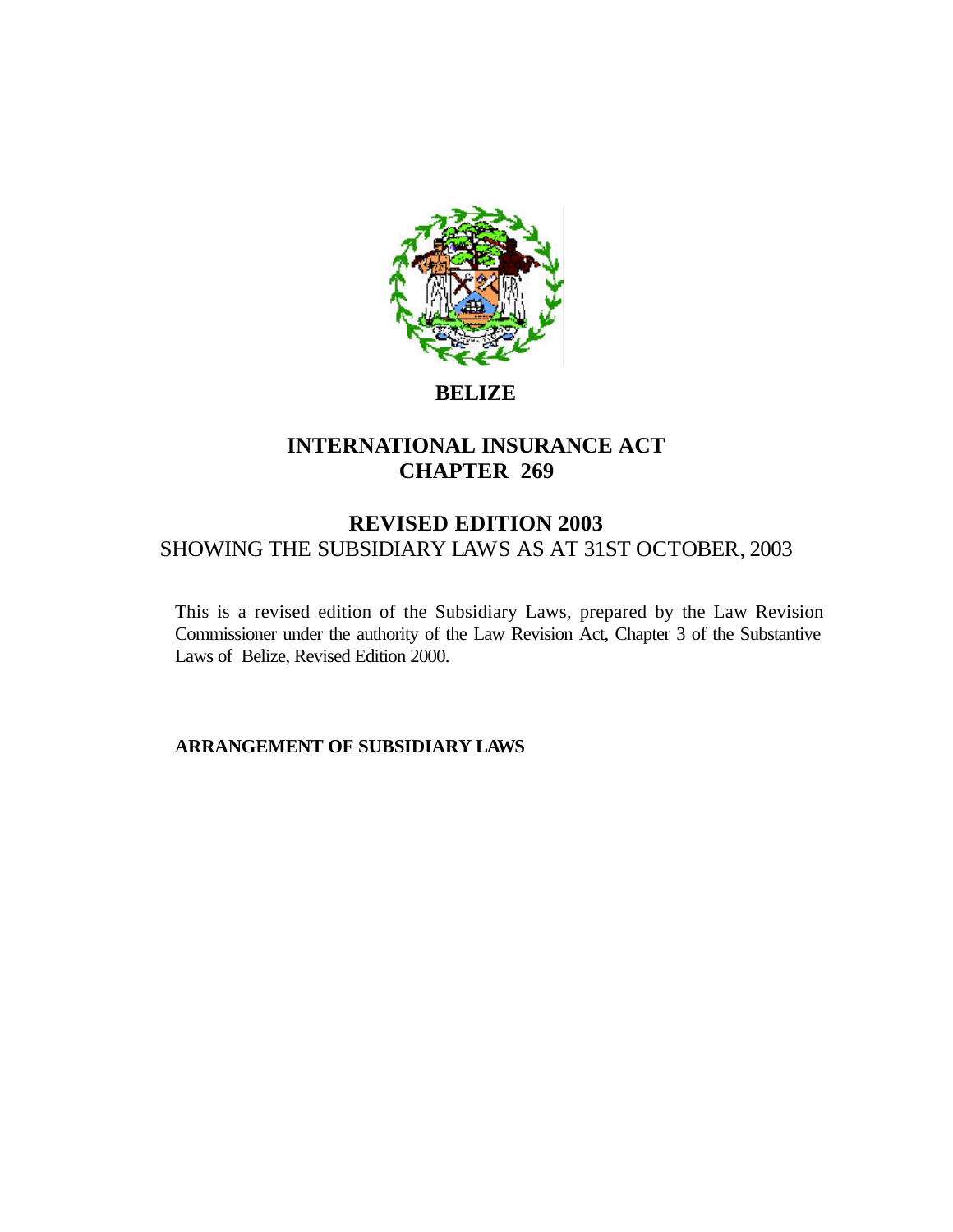

**BELIZE**

# **INTERNATIONAL INSURANCE ACT CHAPTER 269**

# **REVISED EDITION 2003** SHOWING THE SUBSIDIARY LAWS AS AT 31ST OCTOBER, 2003

This is a revised edition of the Subsidiary Laws, prepared by the Law Revision Commissioner under the authority of the Law Revision Act, Chapter 3 of the Substantive Laws of Belize, Revised Edition 2000.

This edition contains a consolidation of the following laws- Page

**INTERNATIONAL INSURANCE REGULATIONS** 3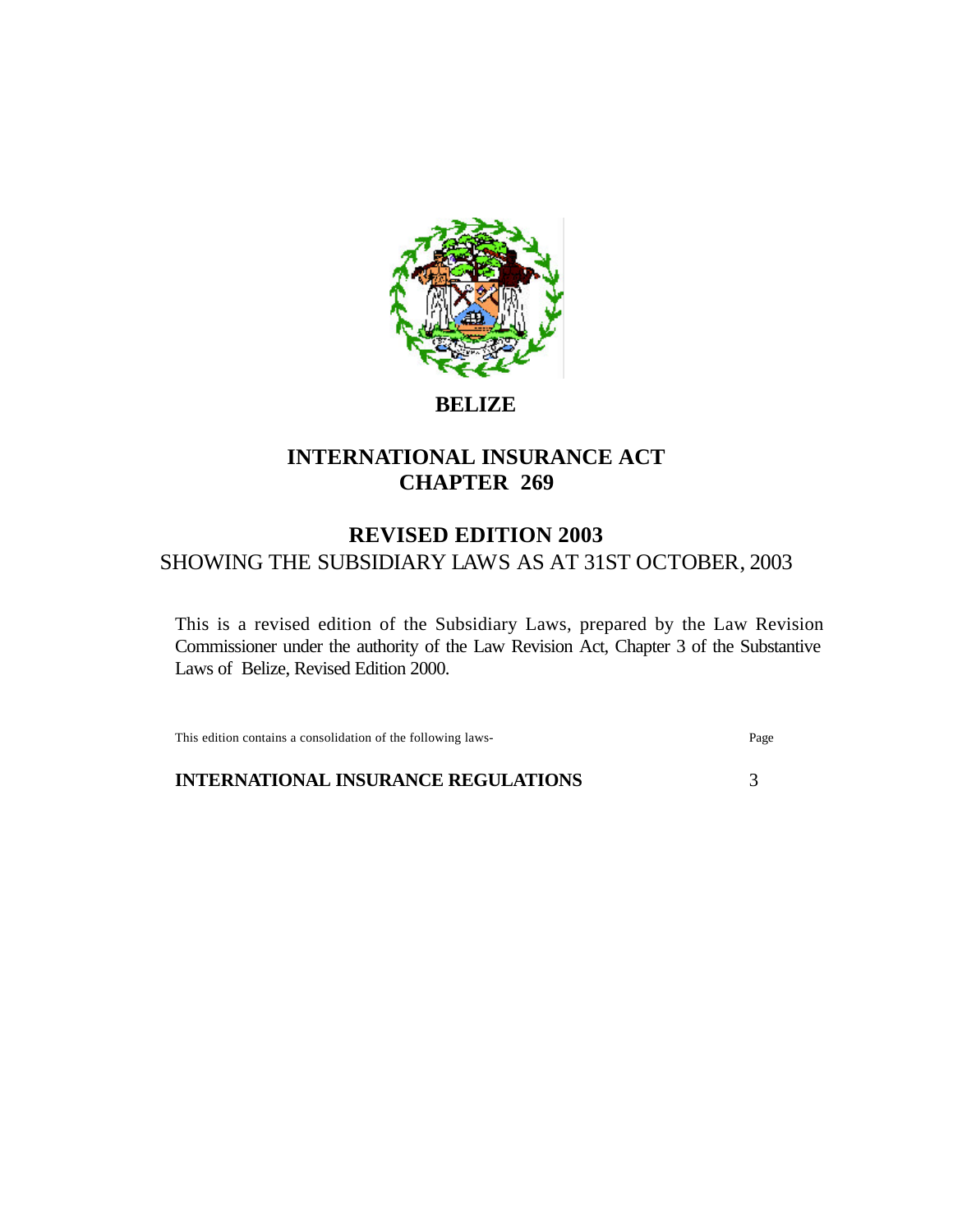3

# **CHAPTER 269**

### **INTERNATIONAL INSURANCE REGULATIONS**

# **ARRANGEMENT OF REGULATIONS**

- 1. Short title.
- 2. Interpretation.
- 3. Procedure on application for registration.
- 4. Solvency margin.
- 5. Provisions as to valuation of an applicant's assets.
- 6. Fees.
- 7. Form of Certificate.
- 8. Duty to display certificate.
- 9. Prohibition of bearer shares.
- 10. Approval of issue or disposal of shares and duty to notify changes.
- 11. Prior approval of appointment of directors, senior officers or auditors and duty to notify changes.
- 12. Registrants to file annual accounts.
- 13. Books and records to be maintaned at registered office.

**THE SUBSTANTIVE LAWS OF BELIZE REVISED EDITION 2003**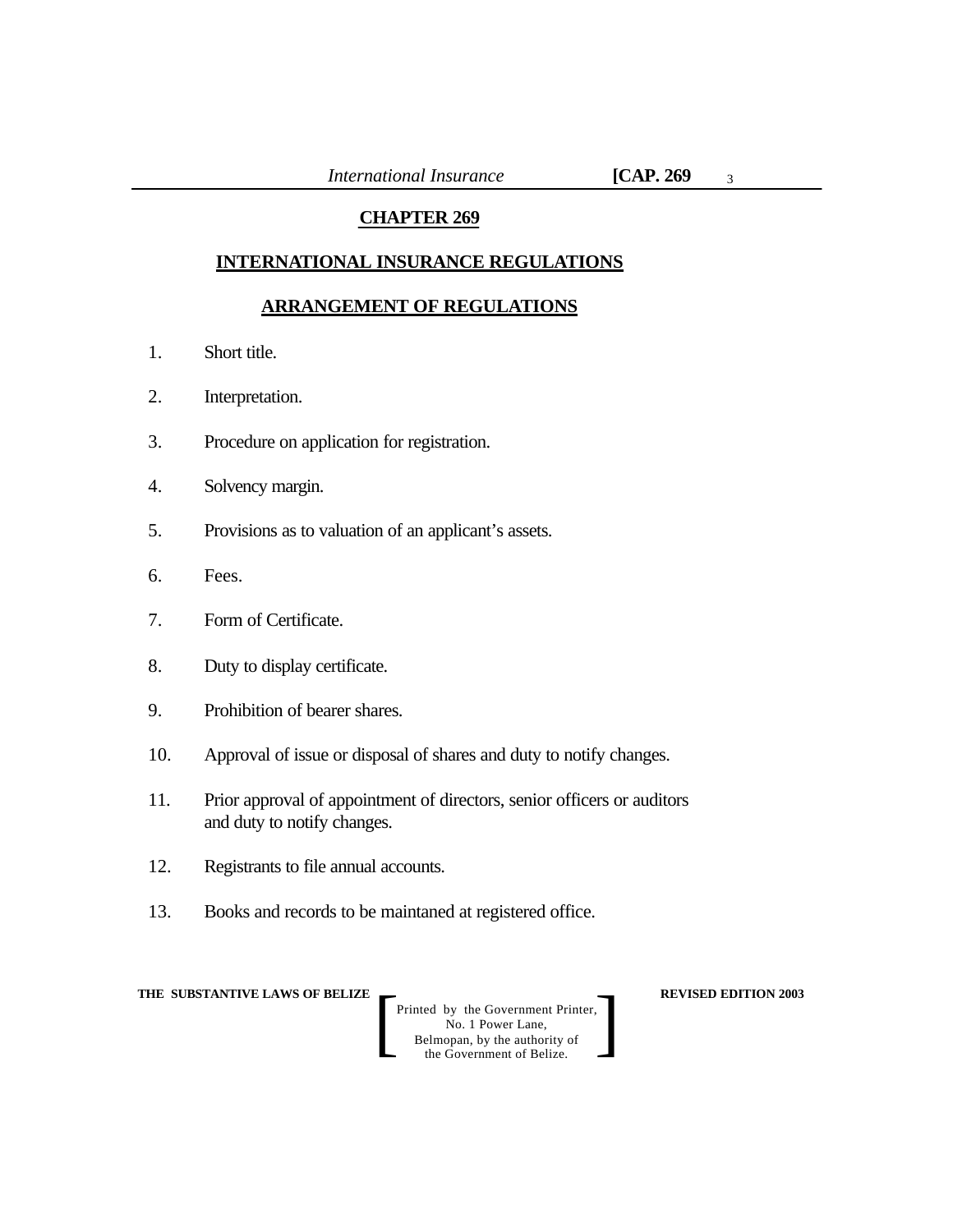- 14. Improper records to be examined by an auditor.
- 15. Exemption.
- 16. Commencement.

\_\_\_\_\_\_\_\_\_\_\_\_\_\_\_\_\_\_\_\_\_\_\_\_ FIRST SCHEDULE \_\_\_\_\_\_\_\_\_\_\_\_\_\_\_\_\_\_\_\_\_\_\_\_

SECOND SCHEDULE \_\_\_\_\_\_\_\_\_\_\_\_\_\_\_\_\_\_\_\_\_\_\_\_

THIRD SCHEDULE \_\_\_\_\_\_\_\_\_\_\_\_\_\_\_\_\_\_\_\_\_\_\_\_

FOURTH SCHEDULE \_\_\_\_\_\_\_\_\_\_\_\_\_\_\_\_\_\_\_\_\_\_\_\_

FIFTH SCHEDULE \_\_\_\_\_\_\_\_\_\_\_\_\_\_\_\_\_\_\_\_\_\_\_\_

SIXTH SCHEDULE \_\_\_\_\_\_\_\_\_\_\_\_\_\_\_\_\_\_\_\_\_\_\_\_

**THE SUBSTANTIVE LAWS OF BELIZE REVISED EDITION 2003**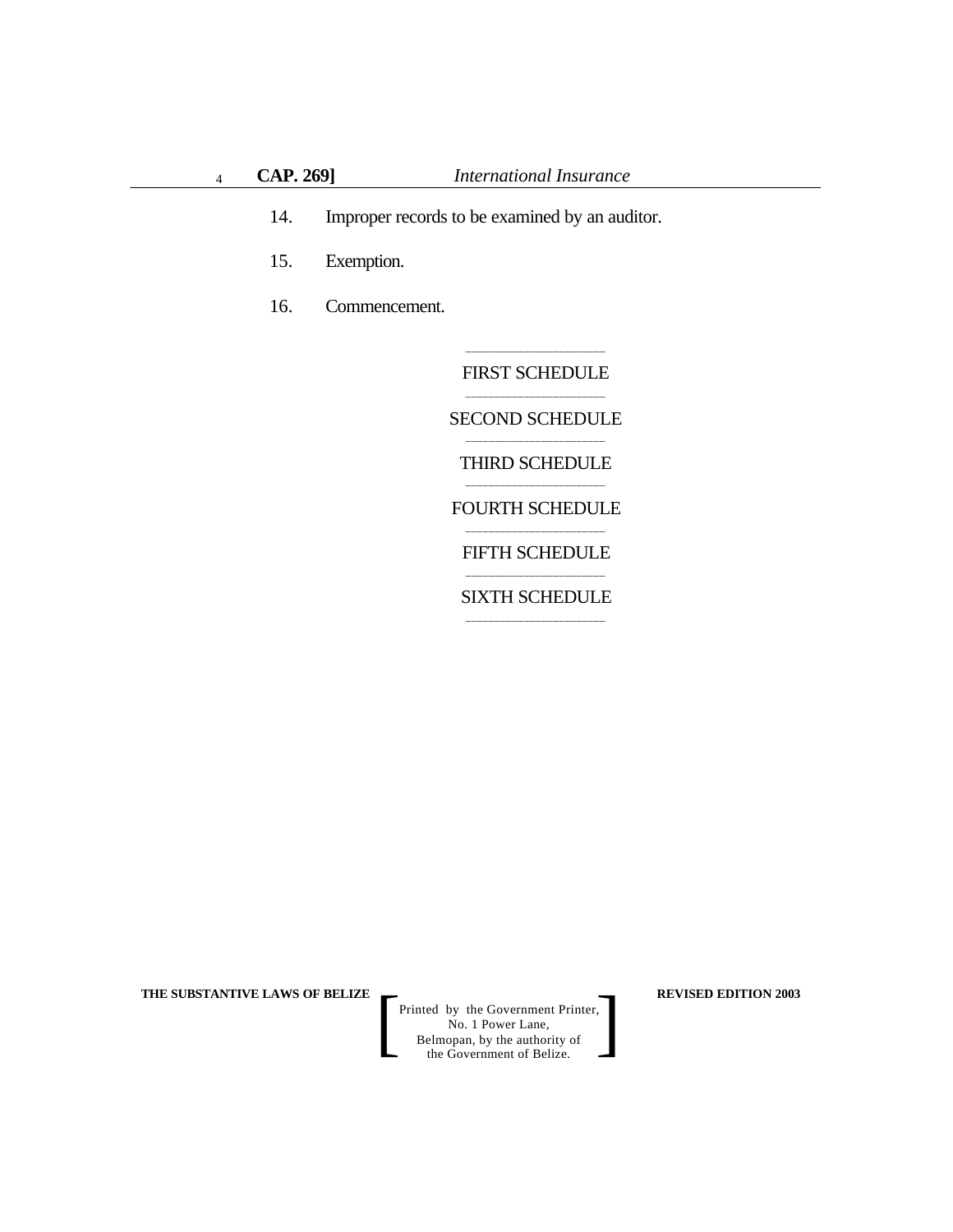|    |                            |                                                                     | <b>International Insurance</b> | [CAP. $269$                                                                                                                                                                                                                                      | 5                              |
|----|----------------------------|---------------------------------------------------------------------|--------------------------------|--------------------------------------------------------------------------------------------------------------------------------------------------------------------------------------------------------------------------------------------------|--------------------------------|
|    |                            |                                                                     | <b>CHAPTER 269</b>             |                                                                                                                                                                                                                                                  |                                |
|    |                            | <b>INTERNATIONAL INSURANCE REGULATIONS</b>                          | (Sections 5, 8, 22 and 39)     |                                                                                                                                                                                                                                                  | 64 of 2000.<br>Act 10 of 1999. |
|    |                            |                                                                     |                                | [15th July, 2000.]                                                                                                                                                                                                                               |                                |
| 1. |                            | These Regulations may be cited as the                               |                                |                                                                                                                                                                                                                                                  | Short title.                   |
|    |                            | <b>INTERNATIONAL INSURANCE REGULATIONS.</b>                         |                                |                                                                                                                                                                                                                                                  |                                |
| 2. | (1)                        |                                                                     |                                | In these Regulations, unless the context otherwise requires:                                                                                                                                                                                     | Interpretation.                |
|    |                            | "the Act" means the International Insurance Act;                    |                                |                                                                                                                                                                                                                                                  | CAP. 269.                      |
|    | by the Supervisor;         |                                                                     |                                | good standing, of the Institute of Actuaries in England, or of the Faculty of<br>Actuaries Scotland, or of the Society of Actuaries of the United States of<br>America or Canada, or of any other international actuarial association recognised |                                |
|    |                            | "applicant" means a person applying for registration under the Act; |                                |                                                                                                                                                                                                                                                  | CAP. 269.                      |
|    | 7 of the Act;              |                                                                     |                                | "certificate of registration" means a certificate of registration issued under section                                                                                                                                                           | CAP. 269.                      |
|    |                            | sign "\$" shall have the same meaning;                              |                                | "dollar" means a unit of the currency of the United States of America and the                                                                                                                                                                    |                                |
|    | <b>Financial Services;</b> |                                                                     |                                | "Minister" means the Minister for the time being responsible for International                                                                                                                                                                   |                                |
|    |                            | "registrant" means a person who has been registered under the Act.  |                                |                                                                                                                                                                                                                                                  | CAP. 269.                      |
|    |                            | THE SUBSTANTIVE LAWS OF BELIZE                                      |                                |                                                                                                                                                                                                                                                  | <b>REVISED EDITION 2003</b>    |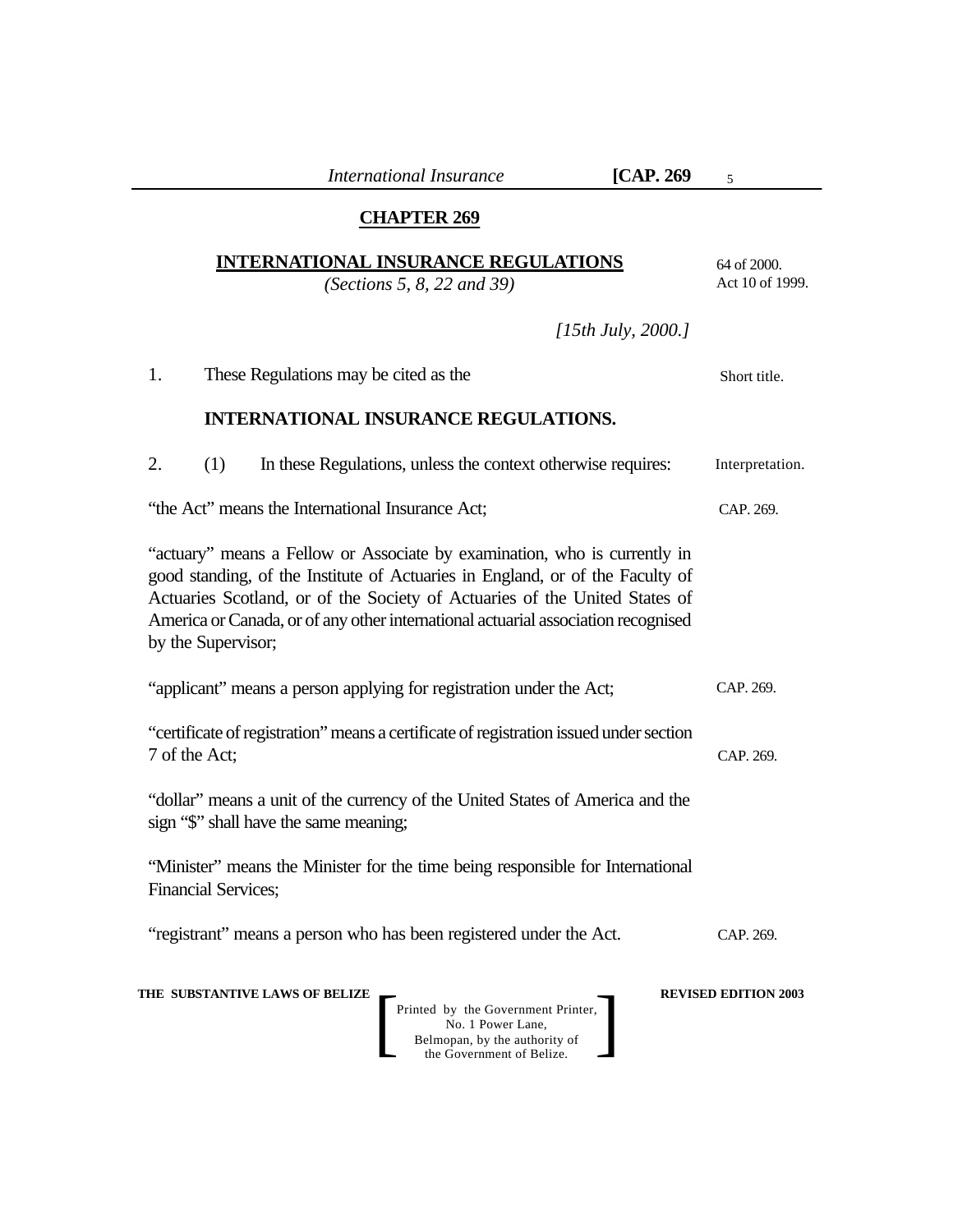| 6                                                | <b>CAP. 269]</b>               |                                                                                                                           | <b>International Insurance</b>                                                                                                                                                                                                                                                               |
|--------------------------------------------------|--------------------------------|---------------------------------------------------------------------------------------------------------------------------|----------------------------------------------------------------------------------------------------------------------------------------------------------------------------------------------------------------------------------------------------------------------------------------------|
| CAP. 269.                                        | (2)                            |                                                                                                                           | A word or phrase not defined in these Regulations but defined<br>in the Act shall have the meaning assigned to it in the Act.                                                                                                                                                                |
| Procedure on<br>application for<br>registration. | 3.<br>(1)                      | An applicant may make an application in writing to the<br>Supervisor to be registered under one of the following classes: |                                                                                                                                                                                                                                                                                              |
|                                                  |                                | $\left( a\right)$                                                                                                         | international insurer,                                                                                                                                                                                                                                                                       |
|                                                  |                                | (b)                                                                                                                       | insurance manager,                                                                                                                                                                                                                                                                           |
|                                                  |                                | (c)                                                                                                                       | principal insurance representative.                                                                                                                                                                                                                                                          |
|                                                  | (2)                            |                                                                                                                           | An applicant shall at the time of application furnish to the<br>Supervisor, in addition to the documents, information, and evidence required<br>under section 5 of the Act, the following:                                                                                                   |
| First Schedule.                                  |                                | (a)                                                                                                                       | an application on the form set out in the First<br>Schedule to these Regulations;                                                                                                                                                                                                            |
| Seconde<br>Schedule.                             |                                | (b)                                                                                                                       | biographical affidavits as set out in the Second<br>Schedule to these Regulations which shall provide<br>adequate background of the beneficial owners,<br>shareholders, directors and operating officers of<br>the applicant and of their particular roles in the<br>applicant's operations; |
|                                                  |                                | (c)                                                                                                                       | a business plan which shall, where appropriate,<br>contain a five year projection (with effect from the<br>date of registration) and shall, where appropriate,<br>set out details of                                                                                                         |
|                                                  |                                |                                                                                                                           | the reasons for and the advantages of the<br>(i)<br>applicant operating in or from within<br>Belize,                                                                                                                                                                                         |
|                                                  | THE SUBSTANTIVE LAWS OF BELIZE |                                                                                                                           | <b>REVISED EDITION 2003</b><br>Printed by the Government Printer,<br>No. 1 Power Lane,<br>Belmopan, by the authority of<br>the Government of Belize.                                                                                                                                         |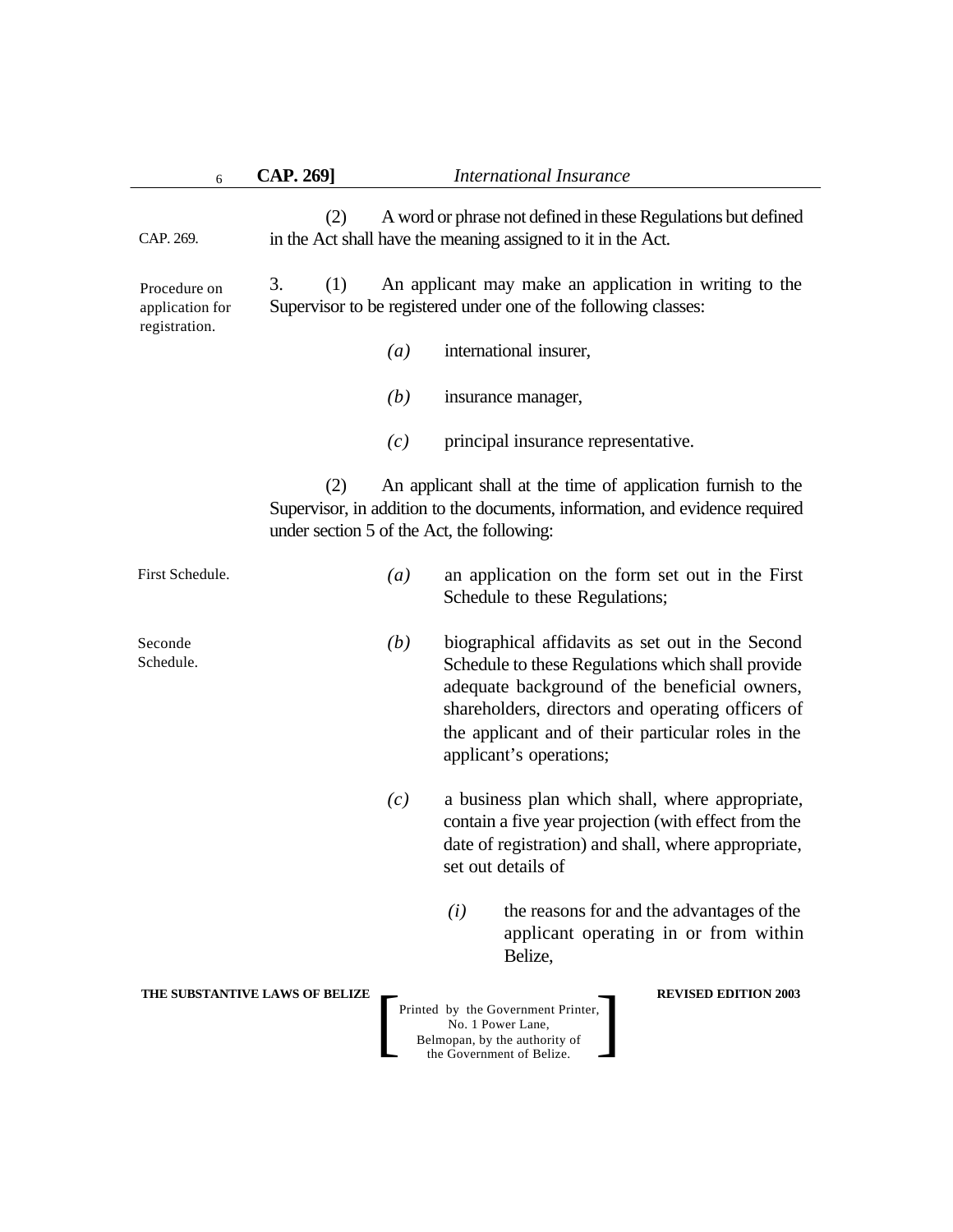7

- *International Insurance* **[CAP. 269** *(ii)* the type of international insurance business to be undertaken and the categories thereof, *(iii)* the principal sources of business; and *(d)* if the application is for registration as an insurer *(i)* the projected risk exposure and asset base at the end of each year in the five year period following registration, *(ii)* the anticipated premium income from each category of international insurance business expected to be written, *(iii)* the overall assessment of the risk factors with, if appropriate, an analysis of proposed reinsurances, *(iv)* an assessment of the expected ratio of claims to premiums for each category of international insurance business and a statement of the rationale for the ratio applied; and *(e)* if the application is for registration as an insurance manager or a principal insurance representative, an
	- undertaking to effect and maintain in force at all times when registered, professional indemnity insurance cover for a minimum of one hundred thousand dollars (\$100,000.00) and a maximum deductible of five thousand dollars (\$5,000.00) with an insurer acceptable to the Supervisor.

#### **THE SUBSTANTIVE LAWS OF BELIZE REVISED EDITION 2003**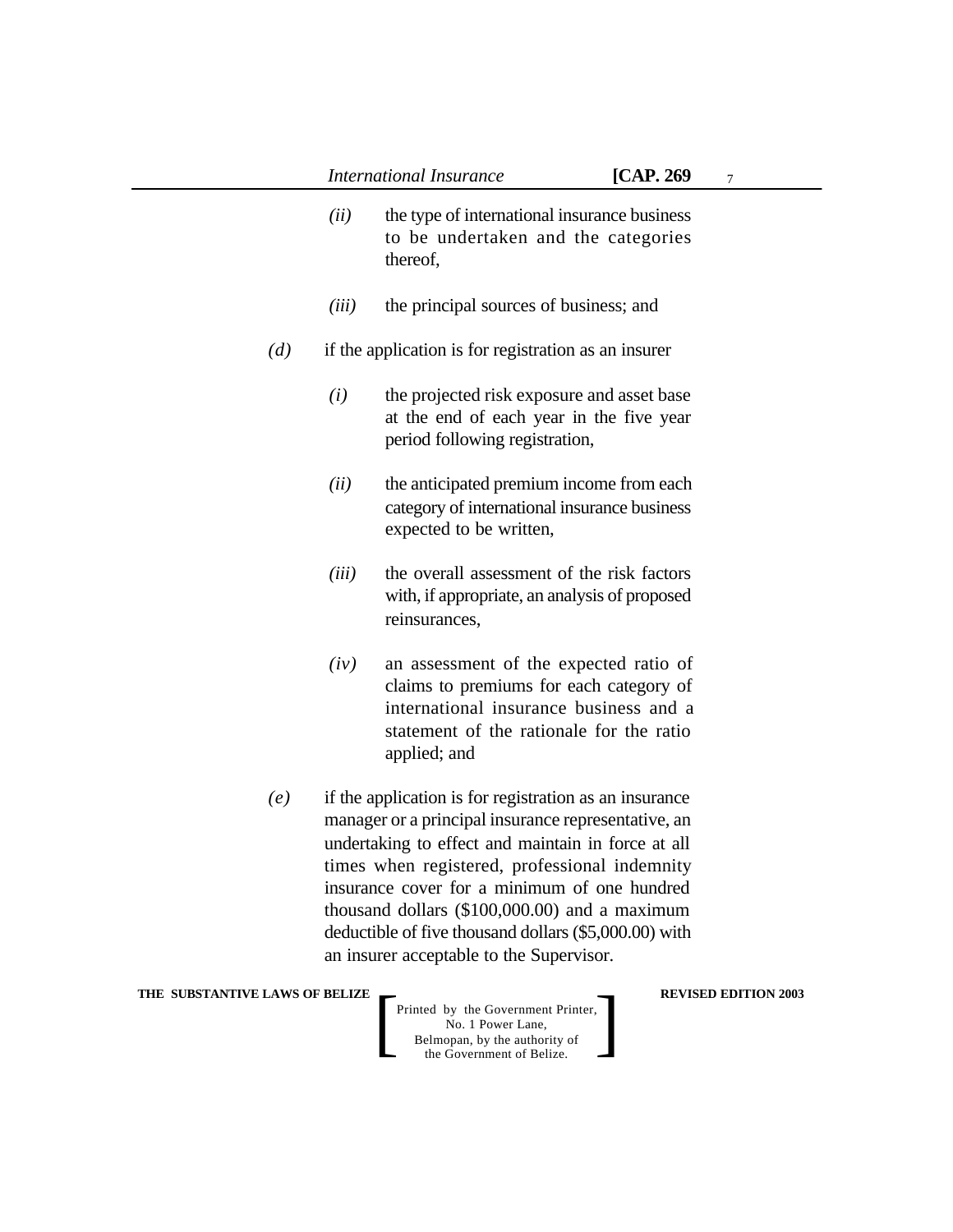4. The minimum amount by which the total value of a registered insurer's admissible assets must at any time exceed the total amount of its liabilities is Solvency margin.

- *(a)* in the case of a registered insurer carrying on general insurance business only - twenty percent of the general insurer's net retained annual premium income in the particular year (i.e. after deduction of reinsurance premiums paid in that year by the registered general insurer in relation to such business to a reinsurer acceptable to the Supervisor); and
- *(b)* in the case of a registered insurer carrying on long-term business only- two hundred thousand dollars (\$200,000.00).

5. (1) In assessing the value of the assets of an applicant for registration as an insurer for the purpose of meeting the minimum margin of solvency under Regulation 4, the Supervisor shall have discretion in determining which assets or categories of assets may be taken into account: Provisions as to valuation of an applicant's assets.

> Provided that in making such determination he shall also have regard to the following assets held by the applicant

- *(a)* cash and time deposits with acceptable financial institutions;
- *(b)* fixed interest securities and blue-chip equities traded on recognised stock exchanges;
- *(c)* unpaid premiums and other receivables, but excluding premiums, unpaid balances and other receivables owed by agents, or other insurers or debtors which are more than six (6) months

**THE SUBSTANTIVE LAWS OF BELIZE REVISED EDITION 2003**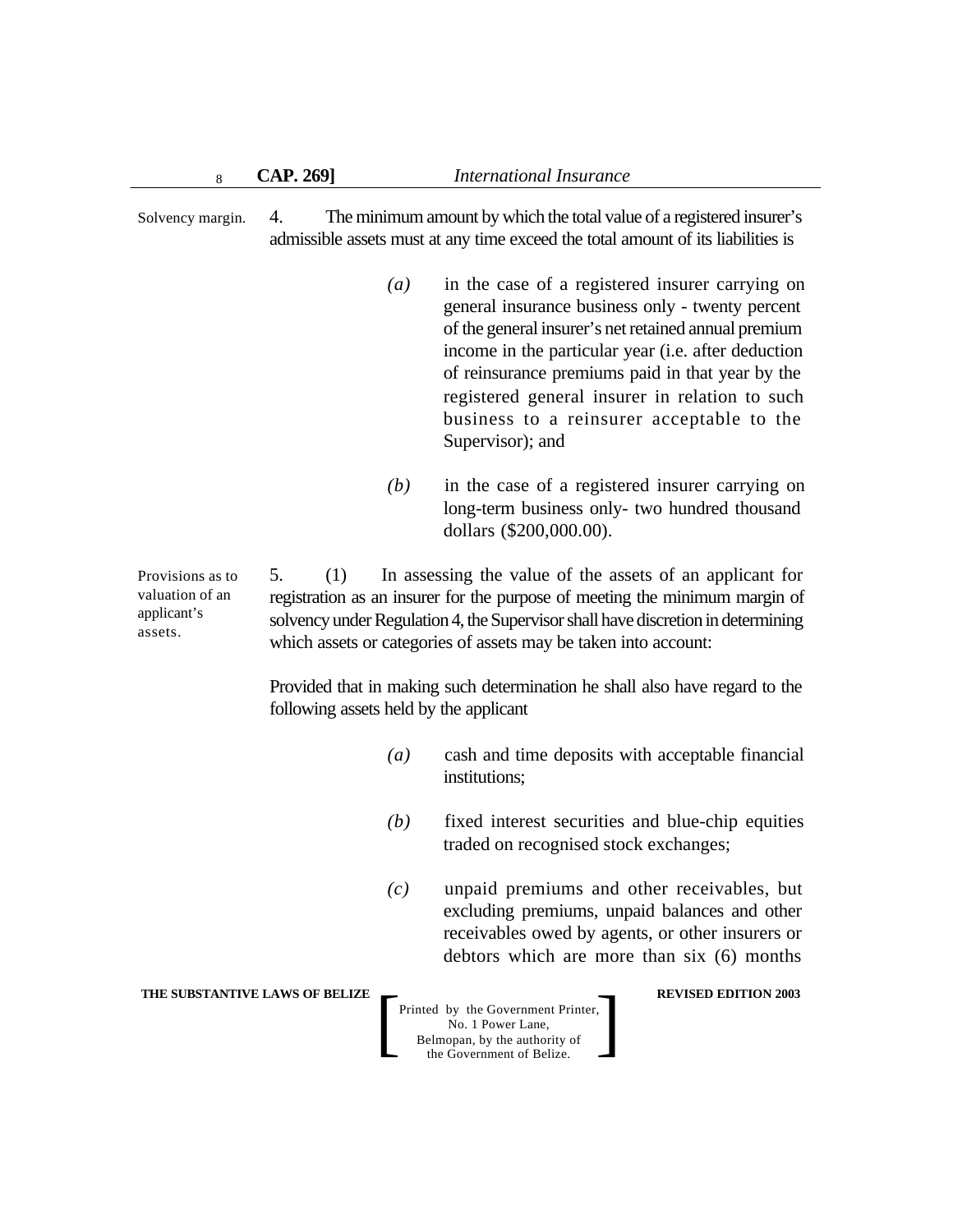9

outstanding;

*(d)* irrevocable letters of credit issued by acceptable financial institutions.

(2) The following assets shall, however, not be taken into account in making such assessment-

*(a)* loans to groups or connected companies and individuals; *(b)* amounts receivable from related parties; *(c)* livestock, vehicles or other mobile craft; *(d)* investment in options, futures or forward contracts; *(e)* unpaid premiums and other receivables or unpaid balances owed by agents, or other insurers or debtors which are more than six (6) months outstanding from the due date. 6. The fees to be paid under the Act shall be as set out in the Third Schedule to these Regulations. 7. The certificate of registration to be granted under the Act shall be in the form set out in the Fourth Schedule to these Regulations. Fees. Third Schedule. Form of Certificate.

8. Every registrant shall display in a conspicuous position at each of its or his offices in Belize a valid certificate of registration, or a copy thereof, issued to it or him.

9. (1) No registrant shall at any time issue bearer shares nor shall it at any time be authorised to do so by its Memorandum or Articles, or the Act, Prohibition of bearer shares.

#### **THE SUBSTANTIVE LAWS OF BELIZE REVISED EDITION 2003**

Printed by the Government Printer, No. 1 Power Lane, Belmopan, by the authority of Printed by the Government Printer,<br>
No. 1 Power Lane,<br>
Belmopan, by the authority of<br>
the Government of Belize.

Fourth Schedule.

Duty to display certificate.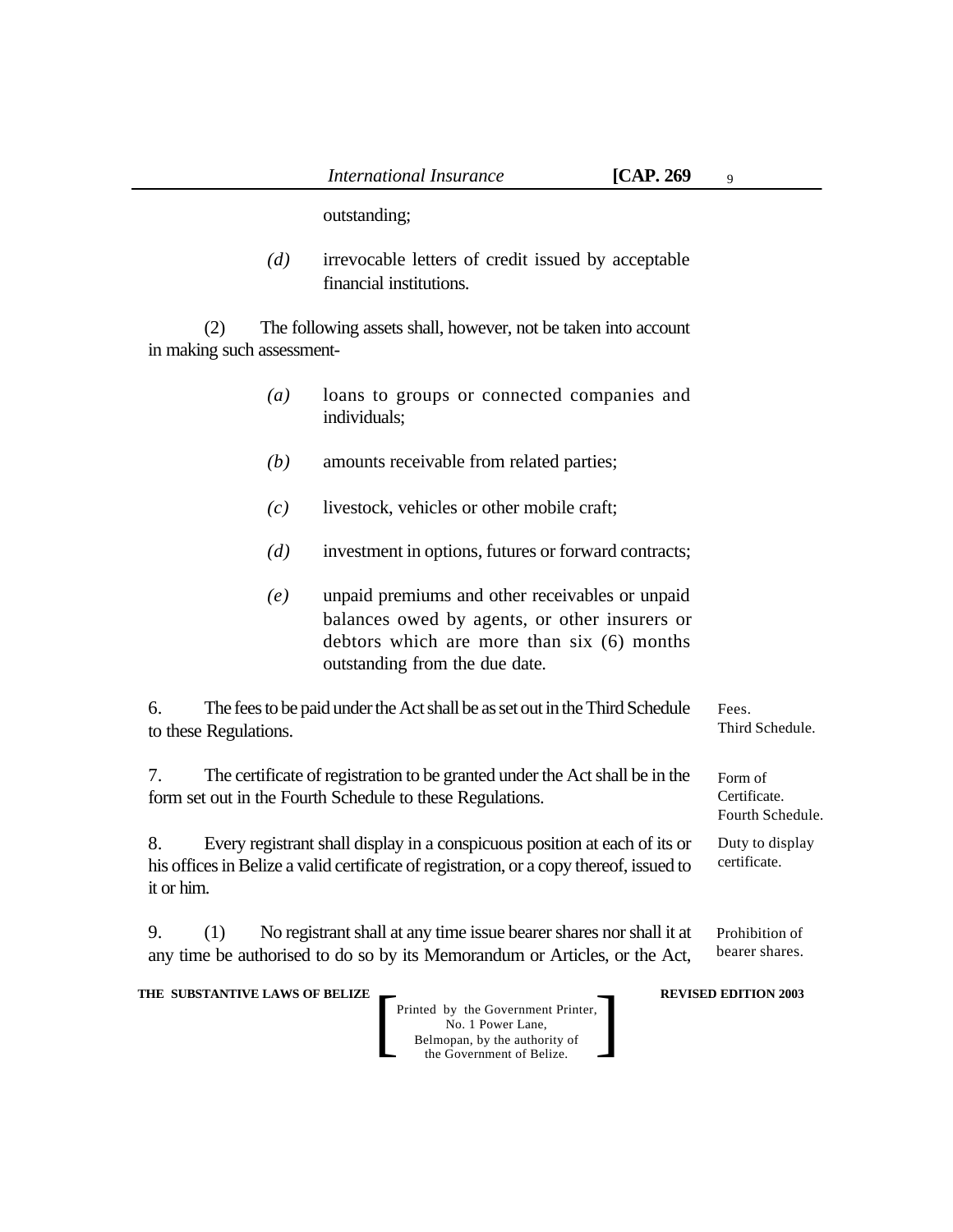Charter, Deed of Settlement, statute or other instrument defining its constitution.

(2) No company which is, or shall become, directly or indirectly the registered or beneficial owner of any share in any registrant shall have issued or shall issue at any time, or have power to issue, any bearer shares.

10. (1) No shares in a registrant shall be issued and no issued shares shall be transferred, changed or disposed of in any manner without the prior written approval of the Minister.

(2) Without prejudice to the foregoing, any registrant proposing to make any change in the shareholdings in a registrant, or in the members of a registrant, or in the persons who are beneficial but not registered owners of the shares in a registrant, or in the nature of business being written, shall give notice in writing to the Supervisor, within thirty days of such change, and include in such notice details of the new shareholdings, members, persons, or businesses, as the case may be.

Prior approval of appointment of directors, senior officers or auditors and duty to notify changes.

Approval of issue or disposal of shares and duty to notify changes.

> 11. (1) A registrant shall obtain the approval in writing of the Supervisor, prior to making the appointment of any director, senior officer or auditor.

> (2) Where the Supervisor approves any changes of a director, senior officer or auditor of a registrant, details of the newly appointed director, senior officer or auditor, including in the case of an auditor, the auditor's written consent to act, shall be notified to the Supervisor, within fourteen days of such change.

> (3) In the case of a change of the auditor of a registrant, the Supervisor may at his discretion require that the former auditor disclose the circumstances responsible for the change.

**THE SUBSTANTIVE LAWS OF BELIZE REVISED EDITION 2003**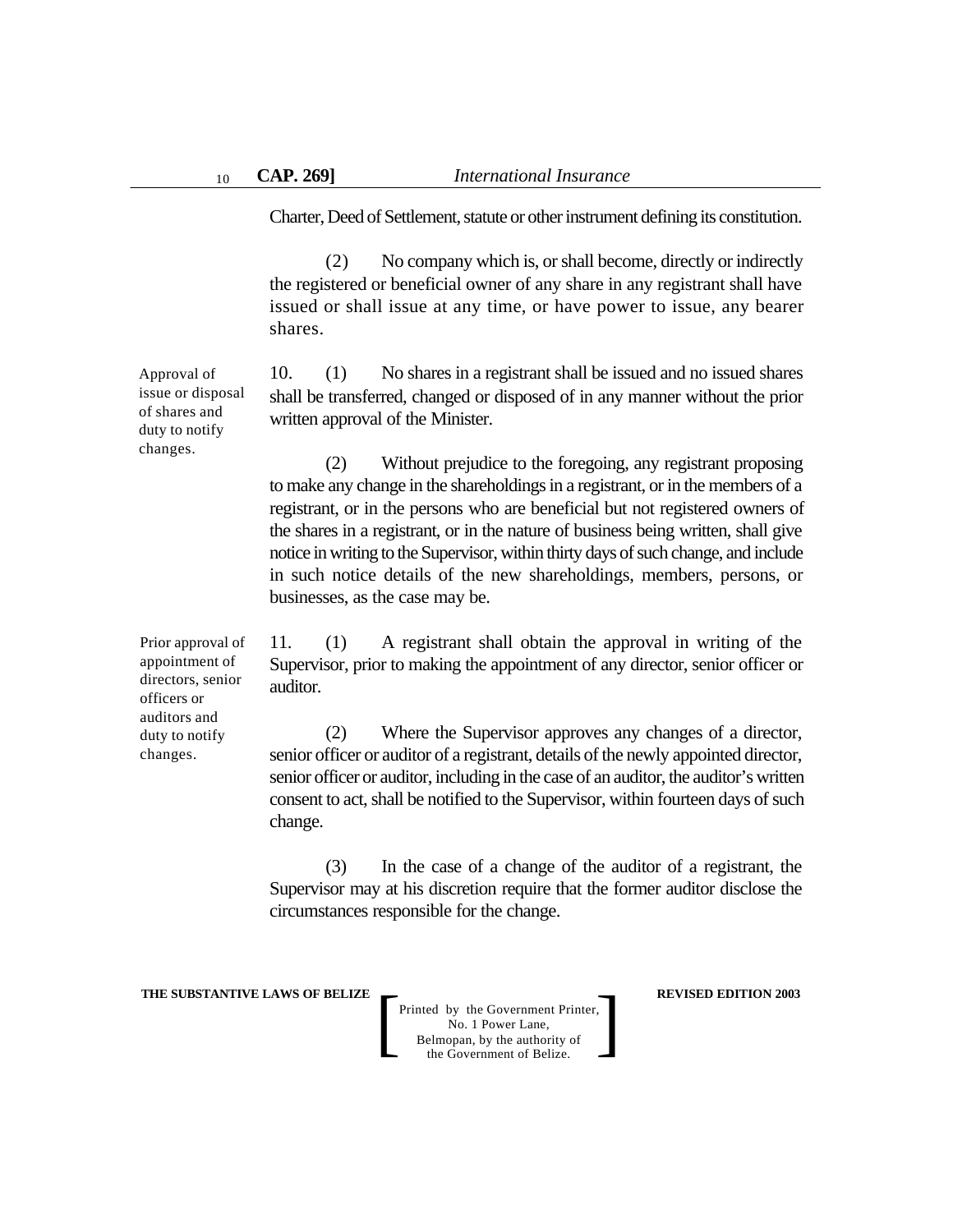|                                                                                                                                                                                                                                                                | <b>International Insurance</b>                                                                                                                                                                                                                                                                                                                  | [ $CAP. 269$ | 11                                         |
|----------------------------------------------------------------------------------------------------------------------------------------------------------------------------------------------------------------------------------------------------------------|-------------------------------------------------------------------------------------------------------------------------------------------------------------------------------------------------------------------------------------------------------------------------------------------------------------------------------------------------|--------------|--------------------------------------------|
| 12.<br>Unless expressly exempted from doing so by the Supervisor in writing,<br>every registrant shall within three months of the end of its financial year submit<br>to the Supervisor the following documents in relation to its previous financial<br>year: |                                                                                                                                                                                                                                                                                                                                                 |              | Registrants to<br>file annual<br>accounts. |
| $\left(a\right)$                                                                                                                                                                                                                                               | evidence of payment of the annual fees set out in<br>the Third Schedule to these Regulations;                                                                                                                                                                                                                                                   |              | Third Schedule.                            |
| (b)                                                                                                                                                                                                                                                            | a statement signed by the registrant's principal<br>operating officer confirming that all changes to the<br>information submitted for the registration of the<br>person, as varied from time to time, have been<br>communicated in writing to the Supervisor and<br>identifying any changes made but not communicated<br>to the Supervisor; and |              |                                            |
| (c)                                                                                                                                                                                                                                                            | in the case of a registered insurer:                                                                                                                                                                                                                                                                                                            |              |                                            |
|                                                                                                                                                                                                                                                                | two copies of the registered insurer's<br>(i)<br>audited financial report signed by two of<br>its directors for the reporting period,                                                                                                                                                                                                           |              |                                            |
|                                                                                                                                                                                                                                                                | (ii)<br>written confirmation from an independent<br>and approved auditor that the annual<br>accounts for the year under review have<br>been prepared under generally accepted<br>accounting principles or international<br>accounting standards and that the accounts<br>are unqualified, and                                                   |              |                                            |
| (d)                                                                                                                                                                                                                                                            | in the case of a company registered to write general<br>insurance business only, a certificate from an<br>approved and independent auditor as set out in the<br>Fifth Schedule to these Regulations indicating the                                                                                                                              |              | Fifth Schedule.                            |
| THE SUBSTANTIVE LAWS OF BELIZE                                                                                                                                                                                                                                 | Printed by the Government Printer,<br>No. 1 Power Lane,<br>Belmopan, by the authority of<br>the Government of Belize.                                                                                                                                                                                                                           |              | <b>REVISED EDITION 2003</b>                |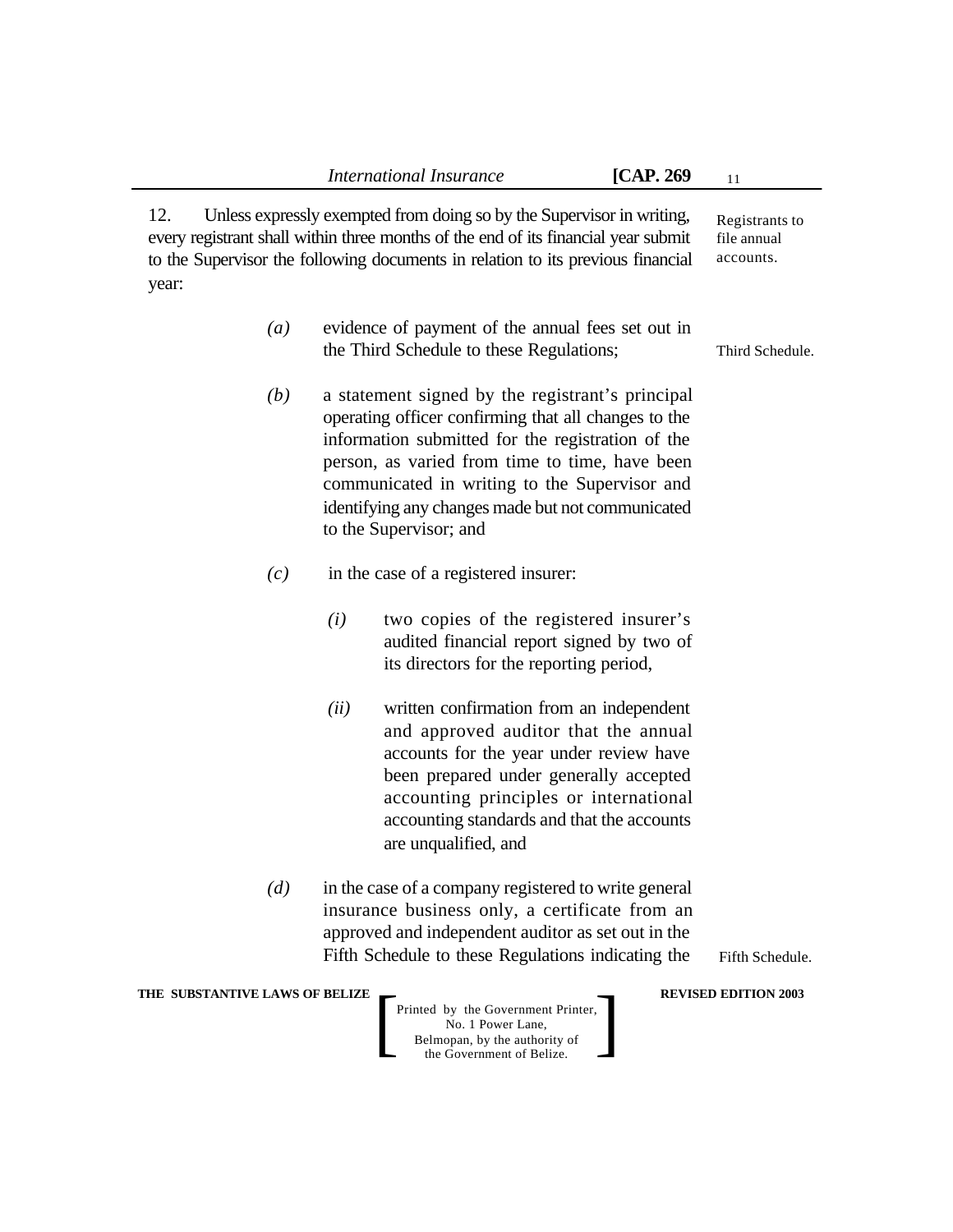| 12              | <b>CAP. 269]</b> |     |                 | <b>International Insurance</b>                                                                                                                                                                                                                                  |
|-----------------|------------------|-----|-----------------|-----------------------------------------------------------------------------------------------------------------------------------------------------------------------------------------------------------------------------------------------------------------|
|                 |                  |     |                 | extent to which the registrant has attained the<br>prescribed minimum solvency margin; and                                                                                                                                                                      |
| Sixth Schedule. |                  | (e) |                 | in the case of a company writing long-term<br>business only, a certificate as set out in the Sixth<br>Schedule to these Regulations signed by an<br>independent qualified actuary that he is satisfied<br>that the company's assets exceed its liabilities; and |
|                 |                  | (f) | representative- | in the case of a person registered as an international<br>insurance manager or a principal insurance                                                                                                                                                            |
|                 |                  |     | (i)             | evidence of the existence of current<br>professional indemnity insurance in<br>respect of his activities; and                                                                                                                                                   |
|                 |                  |     | (ii)            | an affidavit specifying the registered<br>insurers represented by him during the last<br>financial year and conforming that each of<br>those registered insurers are currently in<br>compliance with the requirements of the                                    |

13. (1) Every registrant shall maintain permanently at its or his principal office in Belize such books of accounts and records of its or his insurance business or such business which it manages or represents and records of its or his administrative and financial affairs registered office.

> *(a)* as will show adequately the type and classes of international insurance business carried on, managed or represented by the registrant in or from within Belize; and

international insurance laws of Belize.

**THE SUBSTANTIVE LAWS OF BELIZE REVISED EDITION 2003**

Books and records to be maintained at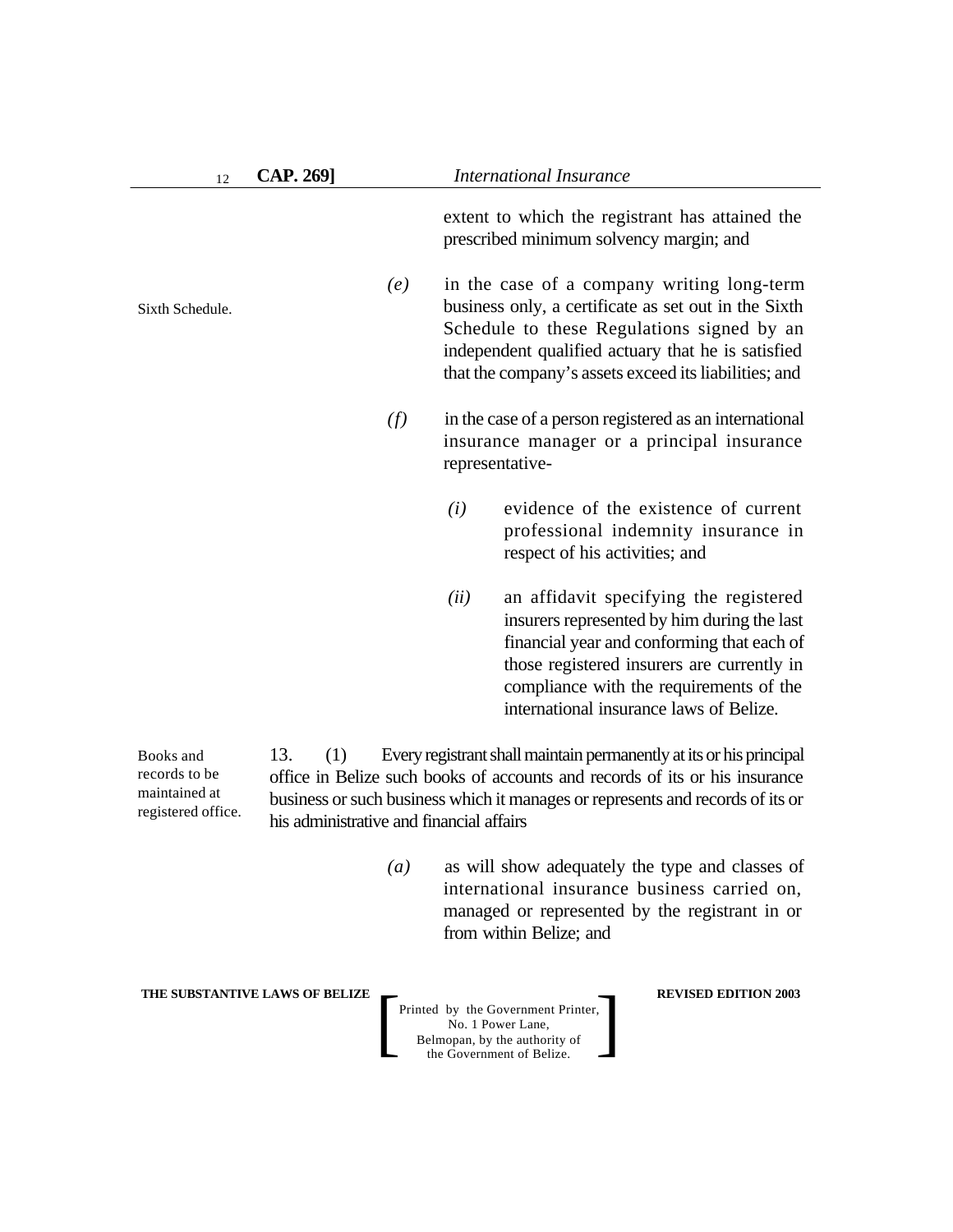13

*(b)* as will enable the Supervisor at any time to conduct a proper examination of the registrant's affairs and to ascertain with reasonable accuracy its or his financial position.

(2) Without prejudice to the generality of subregualtion (1) above, the books and records to be kept in the case of a registered insurer at its or his principal office in Belize shall include -

- *(a)* financial statements including records of its or his assets and liabilities, receipts and expenditure;
- *(b)* a record of premium and income and claims paid including reinsurance;
- *(c)* a register of the registered insurer's directors and officers showing their names and addresses;
- *(d)* minutes of all proceedings of the registered insurer's general meetings, including meetings of its directors and its Committees;
- *(e)* general and subsidiary ledgers and general journals;
- *(f)* a record of the registered insurer's reinsurance programs or treaties showing underwriting limits by each class of insurance and amounts retained by the registered insurer;
- *(g)* an up-to-date list of all the registered insurer's agents and producers;
- *(h)* any other registers or records as may be directed or authorised by the Supervisor.

**THE SUBSTANTIVE LAWS OF BELIZE REVISED EDITION 2003**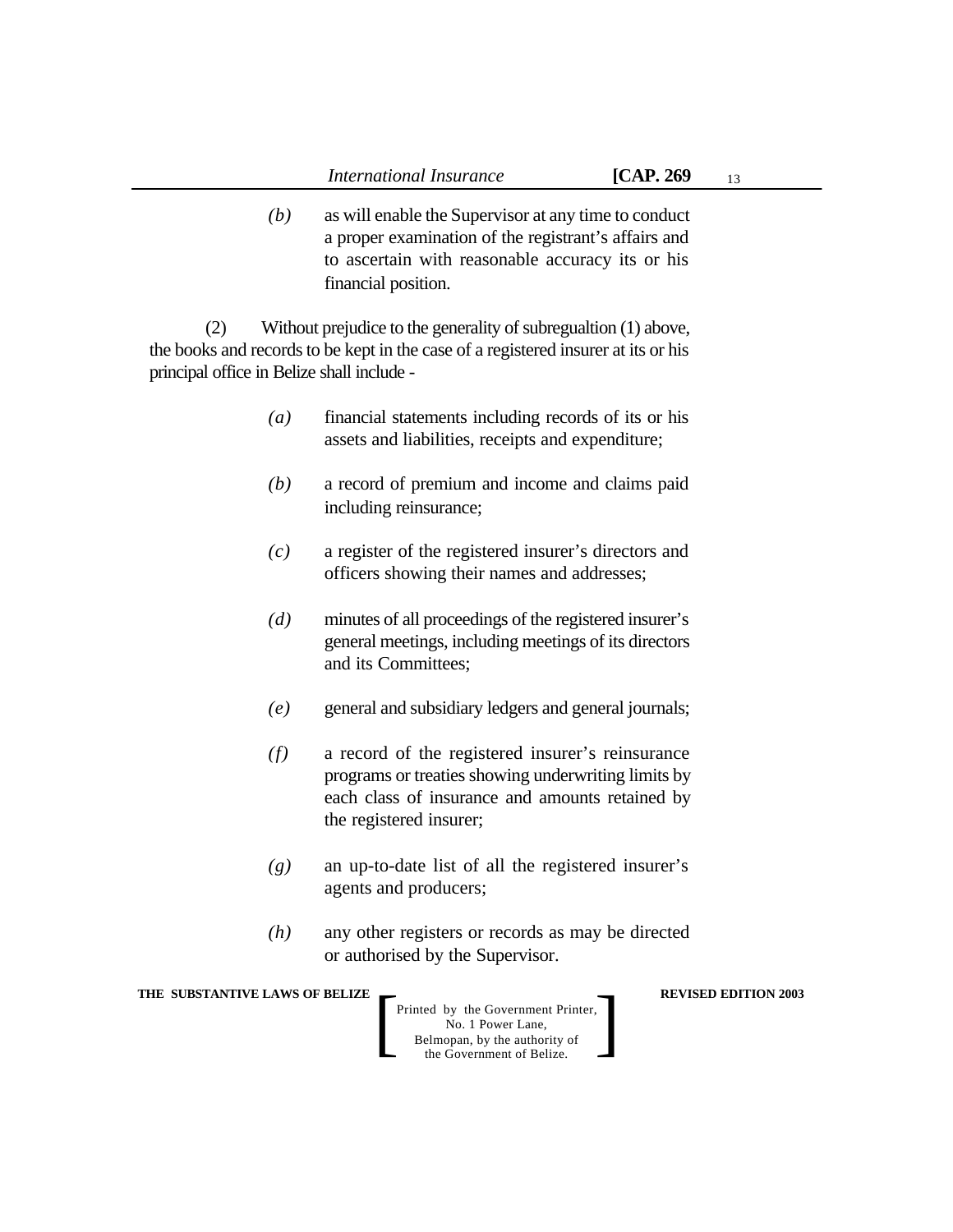Improper records to be examined by an auditor.

14. (1) If, at any time, it appears to the Supervisor that the books of account and records of any registrant are not kept in such a business-like way as to enable the Supervisor to conduct a proper examination of the registrant's affairs and to ascertain its or his financial position, the Supervisor shall-

- *(a)* appoint a competent auditor to examine, under his direction, the books of account and records of the delinquent registrant; and
- *(b)* such auditor shall give the necessary instructions to the delinquent registrant who or which shall forthwith rectify the delinquency.
- (2) The expense of such auditor
	- *(a)* shall not exceed one hundred fifty dollars (\$150.00) per day and shall be borne by the delinquent registrant; and
	- *(b)* shall be certified and approved by the Minister and thereupon -
		- *(i)* shall be paid forthwith by the delinquent registrant; and
		- *(ii)* if not so paid may be recovered as a debt due to the Supervisor in his name or office.
- 15. A registered insurer seeking to qualify for the exemption referred to in section 15 (6) of the Act shall submit a signed undertaking to write only business ceded to that registered insurer by one or more registered insurers holding an A.M. Best or a similarly acceptable current insurance rating of B+ or above. Exemption.

**THE SUBSTANTIVE LAWS OF BELIZE REVISED EDITION 2003**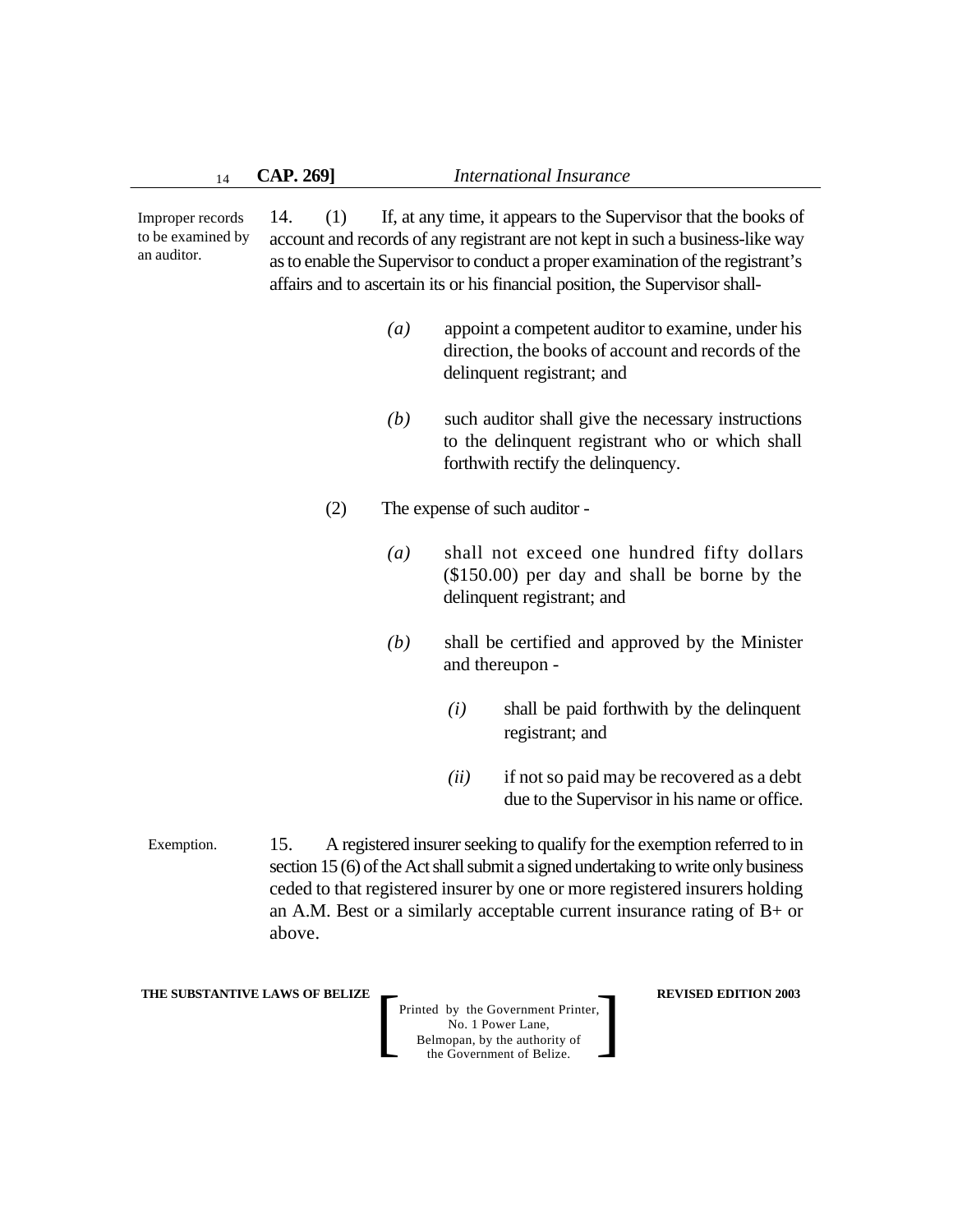16. These Regulations shall come into force on the  $17<sup>th</sup>$  day of July, 2000. Commencement.

**MADE** by the Minister responsible for International Financial Services this 12th day of July, 2000.

#### **(RALPH FONSECA)**

*Minister responsible for International Financial Services*

*\_\_\_\_\_\_\_\_\_\_\_\_*

**THE SUBSTANTIVE LAWS OF BELIZE**  $\qquad$  **REVISED EDITION 2003**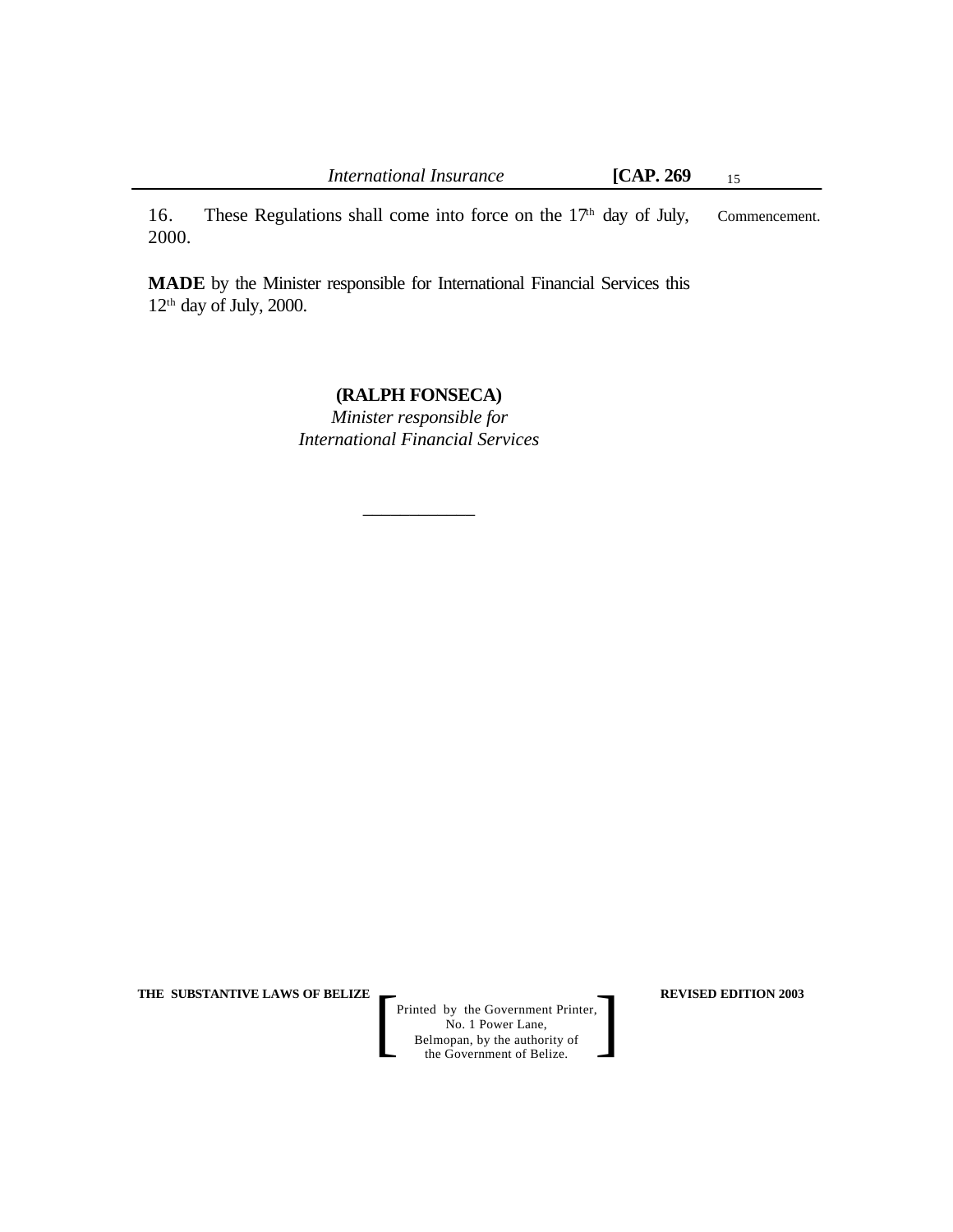# **FIRST SCHEDULE Form 1 [Regulation 3(2) (a)] APPLICATION FOR REGISTRATION AS AN INTERNATIONAL INSURER**

Please complete all sections as fully as possible, giving reasons for noncompletion of any section and attaching appendices where appropriate.

1 . Full name of applicant \_\_\_\_\_\_\_\_\_\_\_\_\_\_\_\_\_\_\_\_\_\_\_\_\_\_\_\_\_\_\_\_\_\_

2. Date on which applicant commenced, or intends to commence, carrying on International Insurance Business in or from within Belize.

\_\_\_\_\_\_\_\_\_\_\_\_\_\_\_\_\_\_\_\_\_\_\_\_\_\_\_\_\_\_\_\_\_\_\_\_\_\_\_\_\_\_\_\_\_\_\_\_\_\_\_\_\_\_\_\_\_\_\_

\_\_\_\_\_\_\_\_\_\_\_\_\_\_\_\_\_\_\_\_\_\_\_\_\_\_\_\_\_\_\_\_\_\_

3. *(a)* Category of business being or proposed to be, transacted(as defined in section 2 of the Act)

( ) Long term ( ) General ( ) Reinsurance ( ) Captive

If applicant is or is to be a reinsurer or captive insurer, are the special exemptions available to qualifying reinsurers (under sections 15(6) and 23 (2) and to qualifying captive insurers (under section 23(2)) required?

 $($   $)$  Yes  $($   $)$  No

If "Yes" please submit appropriately signed undertaking for exemption.

If applicant is/ is to be a captive insurer is/will any business unrelated to the captive's parent being/ be written?  $($   $)$  YES  $($   $)$  NO

If "Yes" state type of business and percentage of total business proposed and reasons to justify such writings.

**THE SUBSTANTIVE LAWS OF BELIZE REVISED EDITION 2003**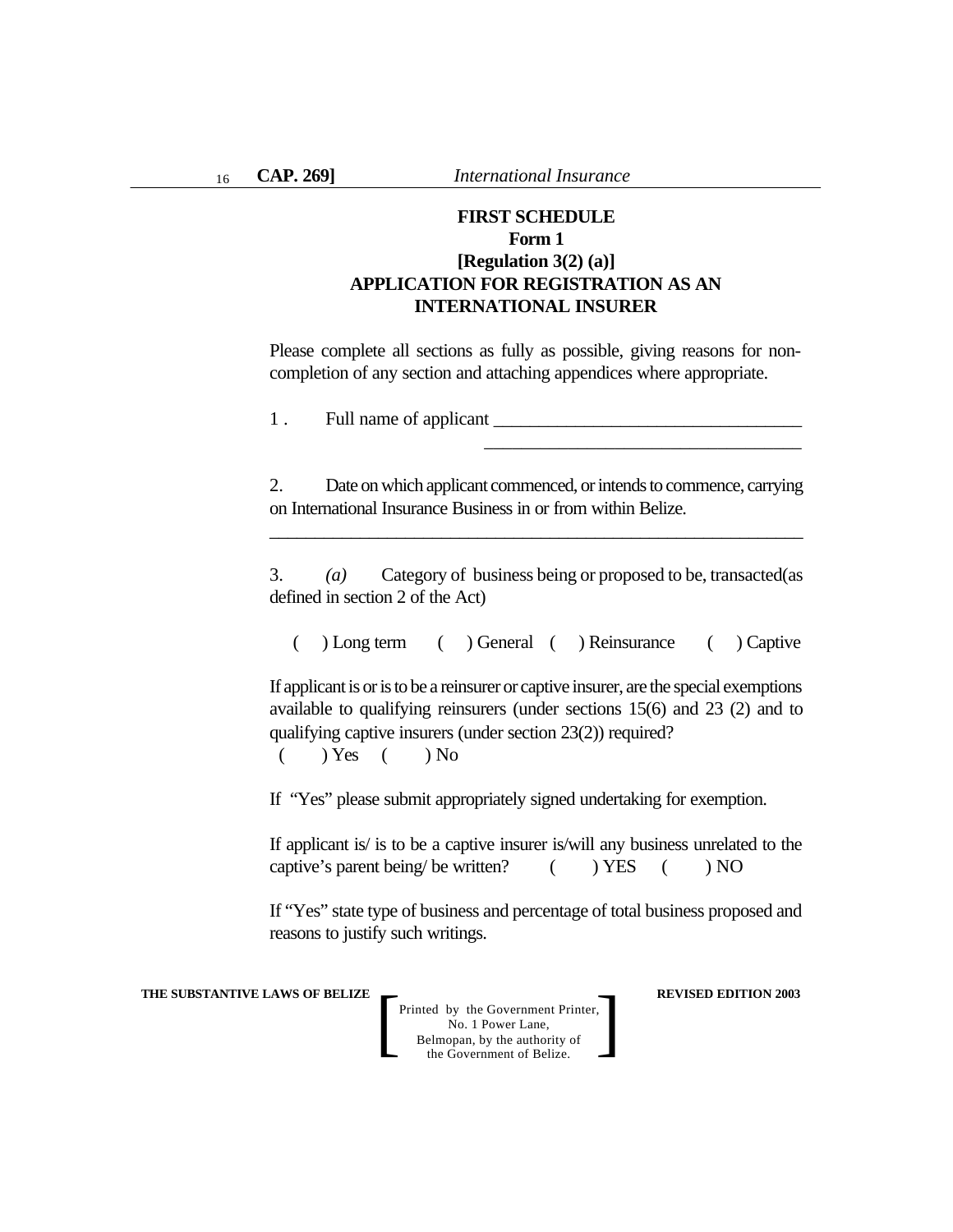*(b)* Specify the types of insurance business contemplated under this application:

LIFE ( ) HEALTH ( ) WORKMEN'S COMPENSATION ( ) MOTOR ( ) PERSONAL ACCIDENT( ) PROPERTY( ) AVIATION ( ) PUBLIC LIABILITY ( ) CONTRACTOR'S LIABILITY ( ) BONDS AND SURETY ( ) MARINE ( ) OTHER ( ) (Please indicate)

- 4. Address of applicant
	- *(a)* Registered office

*(b)* Office in Belize where full business records will be kept

\_\_\_\_\_\_\_\_\_\_\_\_\_\_\_\_\_\_\_\_\_\_\_\_\_ \_\_\_\_\_\_\_\_\_\_\_\_\_\_\_\_\_\_\_\_\_\_\_\_\_ \_\_\_\_\_\_\_\_\_\_\_\_\_\_\_\_\_\_\_\_\_\_\_\_\_

\_\_\_\_\_\_\_\_\_\_\_\_\_\_\_\_\_\_\_\_\_\_\_\_\_ \_\_\_\_\_\_\_\_\_\_\_\_\_\_\_\_\_\_\_\_\_\_\_\_\_ \_\_\_\_\_\_\_\_\_\_\_\_\_\_\_\_\_\_\_\_\_\_\_\_\_

5. If the applicant is to depend upon any third party services for the provision of underwriting, management, financial or accounting services, please list all proposed third parties below and give details of such companies including evidence of agreement to provide the services mentioned.

- ( ) Insurance Manager (in Belize)
- ( ) Principal Insurance Representative (in Belize)
- ( ) Underwriters
- ( ) Accounting and Financial Services
- ( ) Claims Service Companies
- ( ) Agents

**THE SUBSTANTIVE LAWS OF BELIZE REVISED EDITION 2003**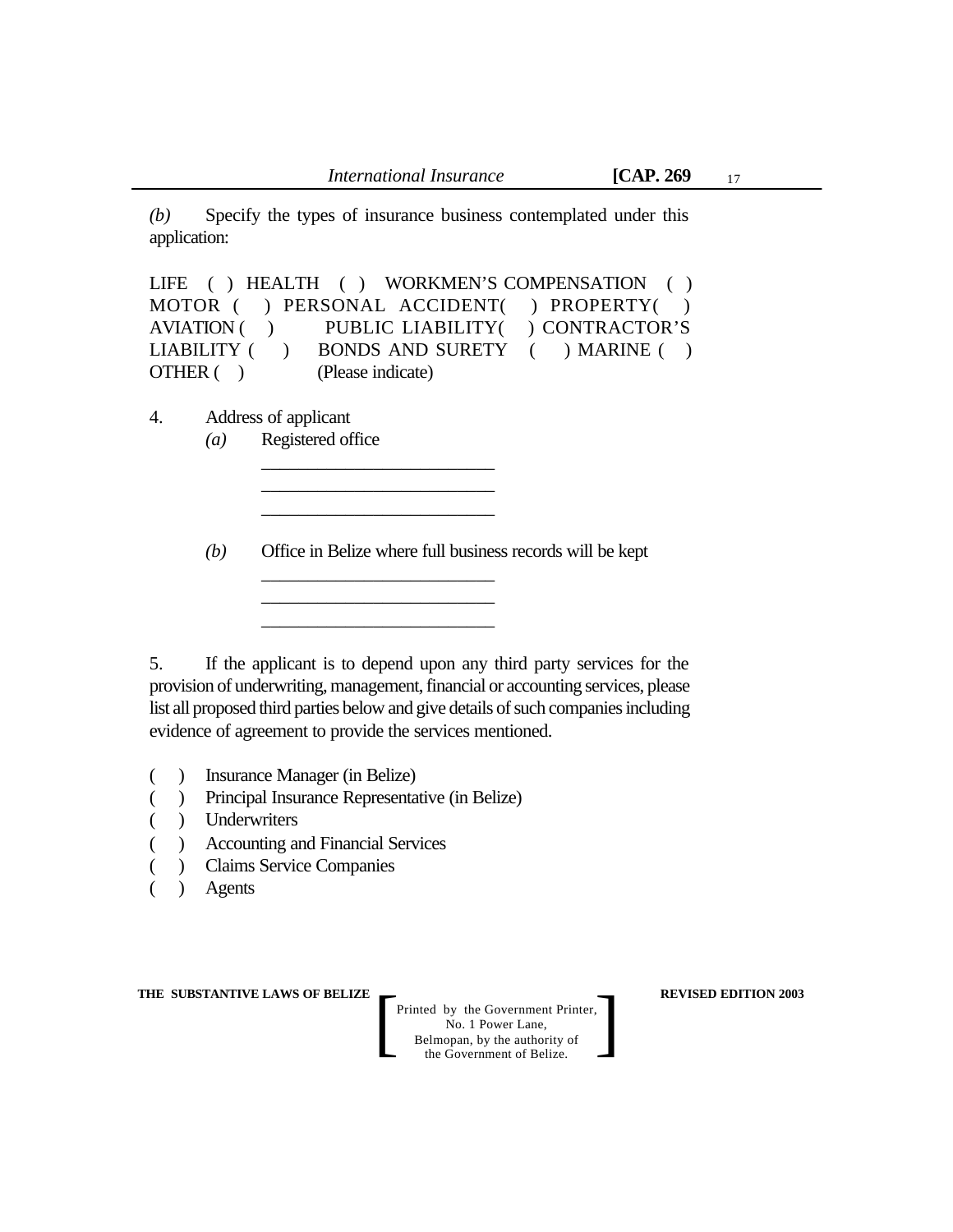Attach particulars of proposed companies, evidence of appointment and evidence of acceptance by the proposed companies as **Exhibit I** hereto.

6. Attach a copy of applicant company's proposed Memorandum of Association and Articles of Association or other instrument of constitution of the applicant as may be appropriate or, in the case of companies already incorporated, copy of documentation certified by the appropriate Registrar.

(N.B. Bearer Shares are not acceptable and there must be a minimum of TWO directors, one of whom must be resident in Belize.)

#### **Attach under separate cover as Exhibit II.**

| (a) | Are bearer shares prohibited? () Yes |  |  | $($ $)$ No |
|-----|--------------------------------------|--|--|------------|
|     | (indicate clause prohibiting)        |  |  |            |
|     |                                      |  |  |            |

- *(b)* Authorized share capital \$ .....................................
- *(c)* Fully paid up capital \$ ...........................................

*(d)* Evidence that minimum specified paid up share capital has been or will be deposited with licensed offshore bank or financial institution in Belize and shall not be removed without prior written permission of Supervisor of International Insurance. (Section 6(b))

 $( )$  Yes  $( )$  No

If "Yes" attach evidence under separate cover as **Exhibit III.** (Certificate of registration will not be released before satisfactory evidence of registered deposit has been received by the Supervisor.)

7. List all names (including any previous names), addresses and nationalities of all shareholders. In those instances where shares are held by a corporate body or bodies the chain of connection to the ultimate owner must be shown.

**THE SUBSTANTIVE LAWS OF BELIZE REVISED EDITION 2003**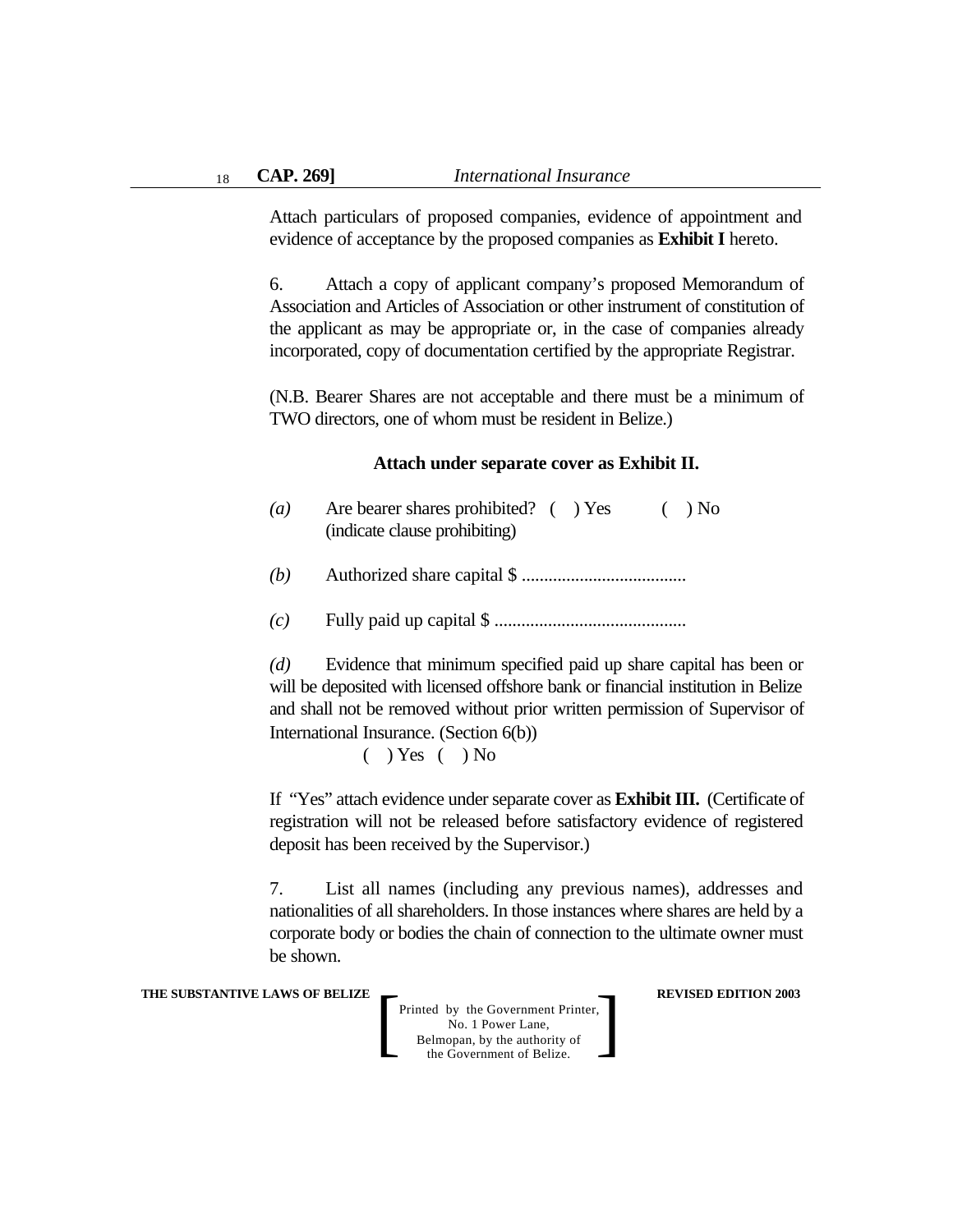*International Insurance* **[CAP. 269**

| Shareholder | % Shares held |
|-------------|---------------|
|             |               |
|             |               |
|             |               |

8. Attach completed Notarized Biographical Affidavit in the Second Schedule for each beneficial owner, shareholder, director, officer and all key personnel with particular emphasis on experience in the insurance profession.

### **Attach Biographical Affidavit as Exhibit Whereto**

(When executed outside Belize such documents must be notarised).

9. Name, address and professional qualification of auditors. Attach evidence that said auditors have agreed to accept appointment and copy of Auditor's current practising certificate in accordance with section 9 of the Accountancy Profession Act, (CAP. 305).

Name of Auditor \_\_\_\_\_\_\_\_\_\_\_\_\_\_\_\_\_\_\_\_\_\_\_\_\_\_\_\_\_\_\_\_\_

\_\_\_\_\_\_\_\_\_\_\_\_\_\_\_\_\_\_\_\_\_\_\_\_\_\_\_\_\_\_\_\_\_\_\_\_\_\_\_\_\_\_\_\_\_\_\_\_

Address of Auditor \_\_\_\_\_\_\_\_\_\_\_\_\_\_\_\_\_\_\_\_\_\_\_\_\_\_\_\_\_\_\_\_

# **Attach letter of Appointment as Exhibit V hereto**

Accounting standards to apply:

- *(a)* international accounting standards or
- *(b)* generally accepted accounting principles

**THE SUBSTANTIVE LAWS OF BELIZE REVISED EDITION 2003**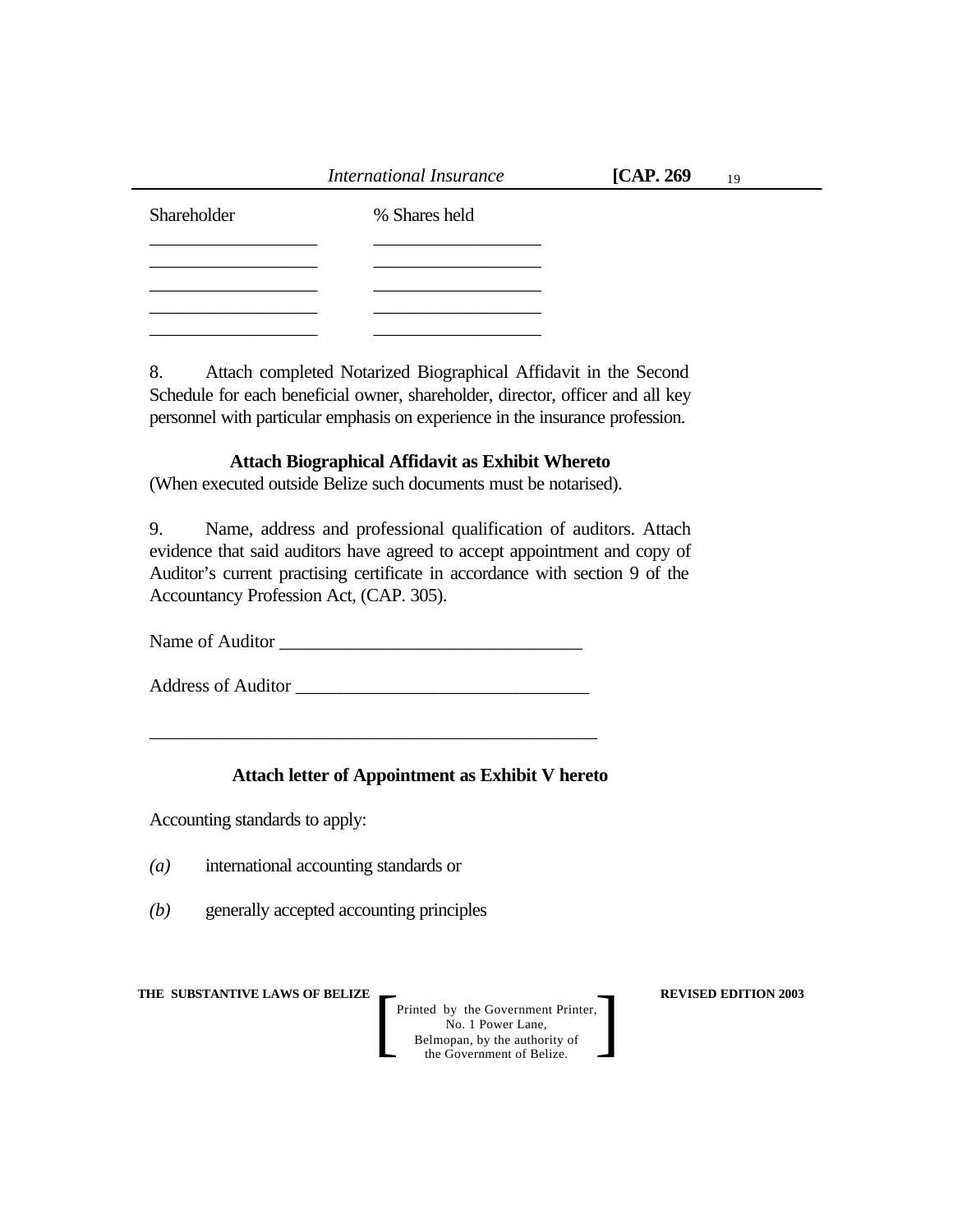Country -

10. Name and address of Attorney-at-Law resident in Belize who is authorised to accept service of process in legal proceedings and notices on behalf of the applicant and who is approved or proposed for approval under section  $(e)(iii)$  of the Act. (Letter from person consenting to accept appointment is to be attached)

#### **Attach as Exhibit VI hereto**

11. *(a)* For existing insurer attach annual accounts for last three years preceding the date of this application.

#### **Attach as Exhibit VII hereto (delete as applicable)**

For new applicants the financial projections and information in business plan at 12 below alone are required.

*(b)* Attach completed written undertaking on form available, to provide and maintain at least the minimum solvency requirements prescribed by the Regulations for registered insurers.

#### **Attach as Exhibit VIII hereto**

12. Attach a 5 year business plan with financial projections to include nature of business to be undertaken, principal sources, expected premium income from various categories, assessment of risk factors including proposed reinsurance arrangements, asset base at the end of each year and anticipated loss ratios.

**THE SUBSTANTIVE LAWS OF BELIZE REVISED EDITION 2003**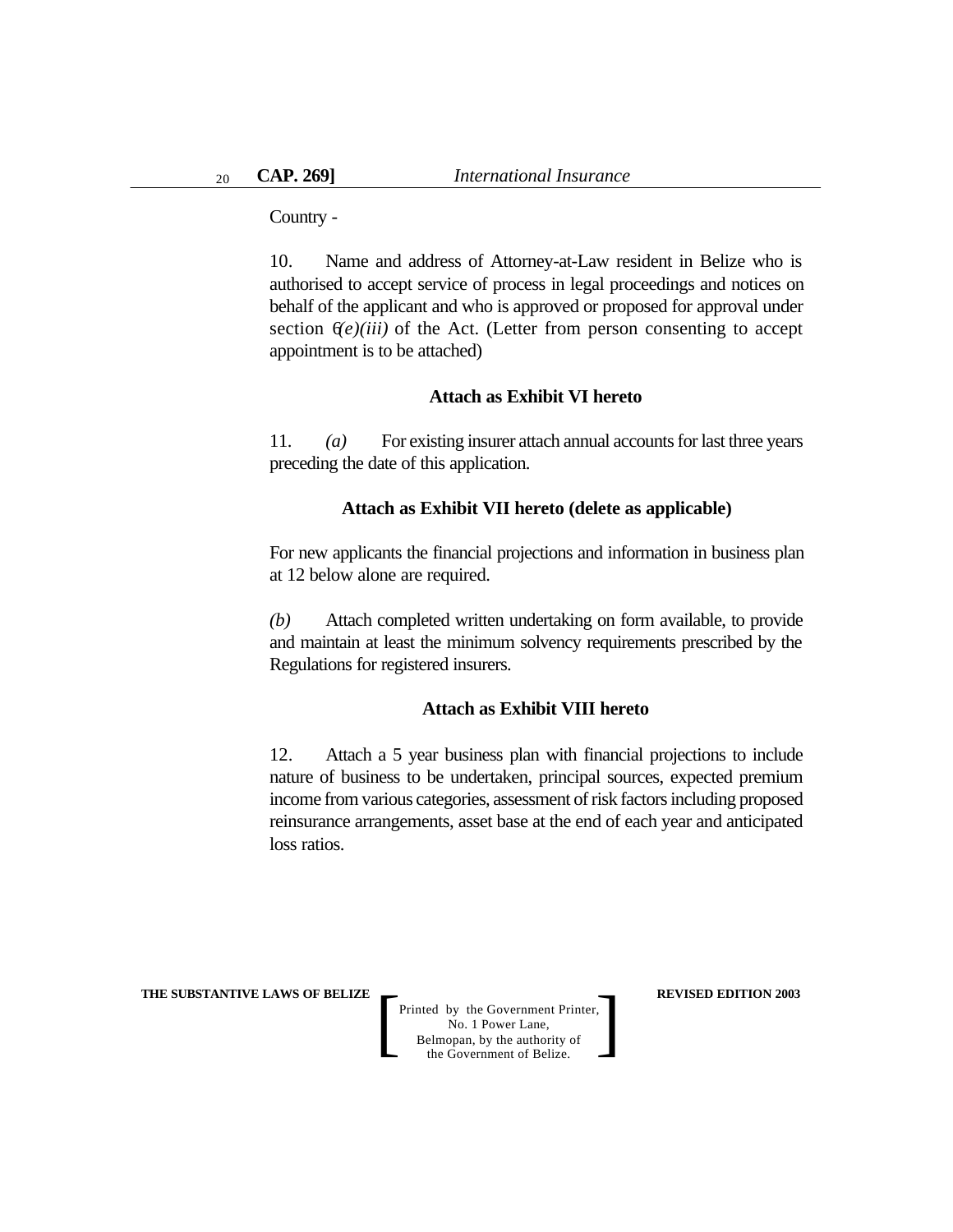#### **Attach as Exhibit IX hereto**

13. Have any of the parties connected with this application ever applied, either individually or in conjunction with others, for authority to transact insurance business in any jurisdiction?

 $( )$  Yes  $( )$  No

#### **If "Yes" please attach detailed result, etc. as Exhibit X hereto.**

14. Has any application by applicant for similar registration ever been rejected or deferred? ( ) Yes ( ) No

# **If "Yes" please provide details (indicating country where rejected or deferred) attaching as Exhibit XI if necessary.**

I/We shall confirm that all particulars provided above and in the documents accompanying this application or otherwise furnished in support hereof are true and correct and agree that if this application is granted we shall at all times comply with the requirements and provisions of the International Insurance Act and any Regulations or guidelines made thereunder or any amendments thereto which may be made from time to time.

CAP. 269.

15. Amount of registration fee enclosed US\$ ............................................ ( ) cheque ( ) cash

or supply evidence of payment of such fee having been made to appropriate authority.

\_\_\_\_\_\_\_\_\_\_\_\_\_\_\_\_\_\_\_\_\_\_\_\_\_\_\_\_\_\_\_\_\_\_\_\_\_\_\_\_\_\_\_\_\_\_\_\_\_\_\_\_\_\_\_\_\_\_\_

I.D. No/Receipt, particulars and date: \_\_\_\_\_\_\_\_\_\_\_\_\_\_\_\_\_\_\_\_\_\_\_\_\_\_\_\_\_\_

(Applicant's Name)

**THE SUBSTANTIVE LAWS OF BELIZE REVISED EDITION 2003**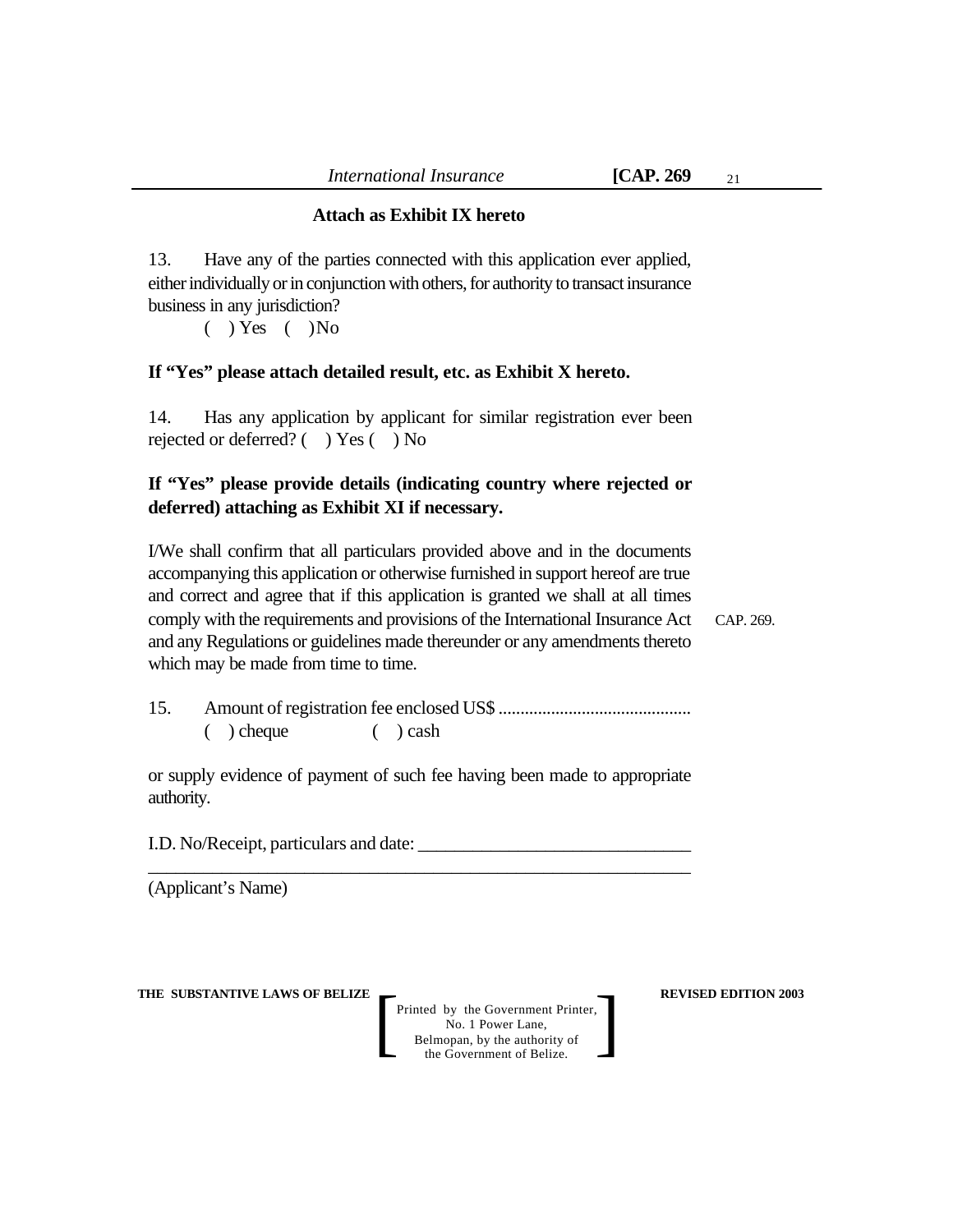\_\_\_\_\_\_\_\_\_\_\_\_\_\_\_\_\_\_\_\_\_\_\_\_\_\_\_\_ (Authorized signatory for Applicant)

> Witness \_\_\_\_\_\_\_\_\_\_\_\_\_\_\_\_\_\_\_\_\_\_\_\_\_\_\_ Address \_\_\_\_\_\_\_\_\_\_\_\_\_\_\_\_\_\_\_\_\_\_\_\_\_\_\_

> > \_\_\_\_\_\_\_\_\_\_\_\_\_\_\_\_\_\_\_\_\_\_\_\_\_\_\_

Dated this \_\_\_\_\_\_\_\_\_\_\_\_\_\_\_\_\_ day of \_\_\_\_\_\_\_\_\_\_\_\_\_\_\_\_\_\_ .

**THE SUBSTANTIVE LAWS OF BELIZE REVISED EDITION 2003**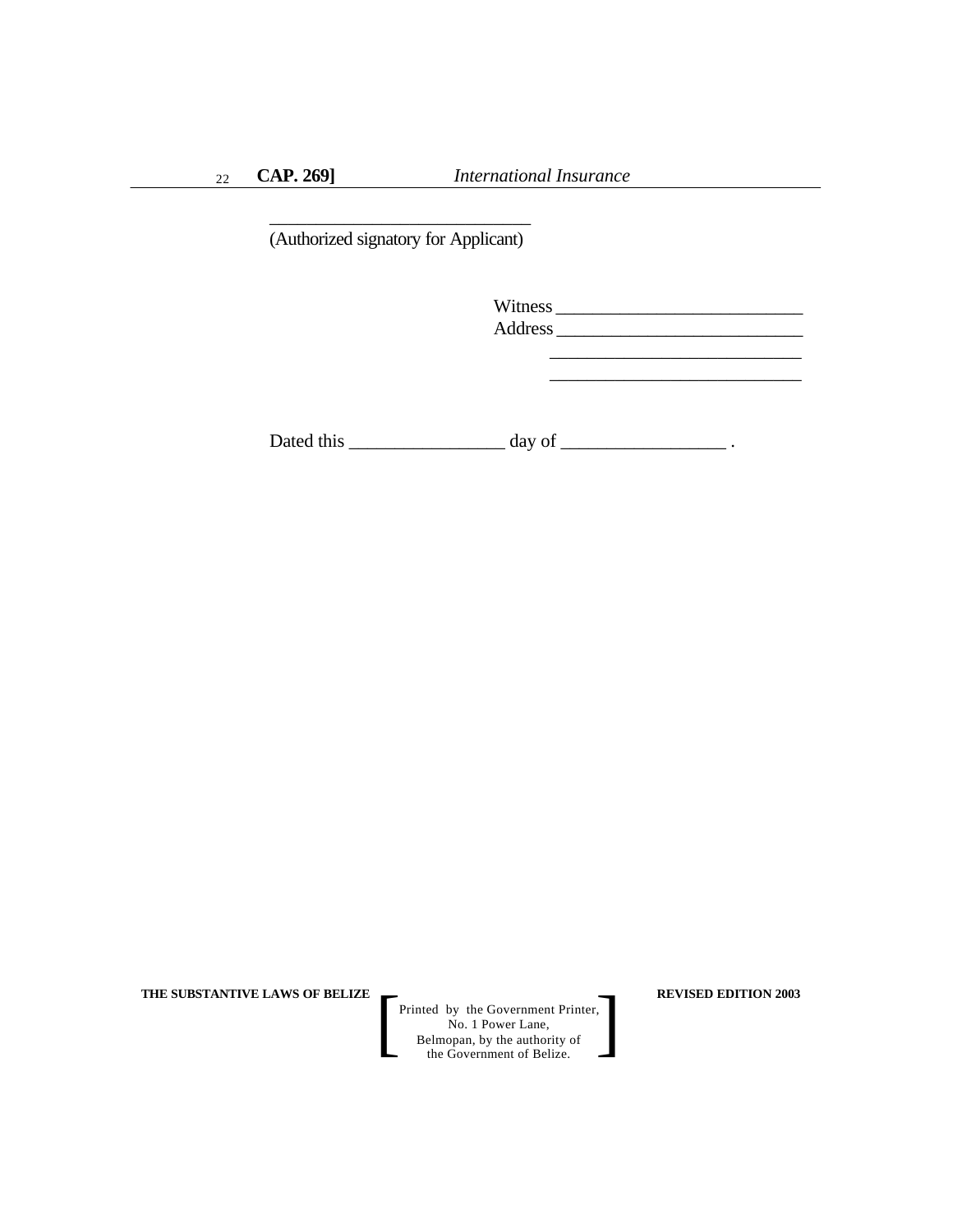# **FIRST SCHEDULE Form 2 [Regulation 3(2)(a)] APPLICATION FOR REGISTRATION AS AN INSURANCE MANAGER**

\_\_\_\_\_\_\_\_\_\_\_\_\_\_\_\_\_\_\_\_\_\_\_\_\_\_\_\_\_\_\_\_\_\_\_\_\_\_\_\_\_\_\_\_\_\_\_\_\_\_\_\_\_\_\_\_\_\_\_\_\_\_\_\_\_\_\_\_\_\_\_\_\_ \_\_\_\_\_\_\_\_\_\_\_\_\_\_\_\_\_\_\_\_\_\_\_\_\_\_\_\_\_\_\_\_\_\_\_\_\_\_\_\_\_\_\_\_\_\_\_\_\_\_\_\_\_\_\_\_\_\_

\_\_\_\_\_\_\_\_\_\_\_\_\_\_\_\_\_\_\_\_\_\_\_\_\_\_\_\_\_\_\_\_\_\_\_\_\_\_\_\_\_\_\_\_\_\_\_\_\_\_\_\_\_\_\_\_\_\_\_\_\_\_\_\_\_\_\_\_\_\_\_\_\_\_\_\_\_\_\_\_\_\_\_\_\_\_\_\_\_\_ \_\_\_\_\_\_\_\_\_\_\_\_\_\_\_\_\_\_\_\_\_\_\_\_\_\_\_\_\_\_\_\_\_\_\_\_\_\_\_\_\_\_\_\_\_\_\_\_\_\_\_\_\_\_\_\_\_\_\_\_\_\_\_\_\_\_\_\_\_\_\_\_\_\_\_\_\_\_\_\_\_\_\_\_\_\_\_\_\_\_ \_\_\_\_\_\_\_\_\_\_\_\_\_\_\_\_\_\_\_\_\_\_\_\_\_\_\_\_\_\_\_\_\_\_\_\_\_\_\_\_\_\_\_\_\_\_\_\_\_\_\_\_\_\_\_\_\_\_\_\_\_\_\_\_\_\_\_\_\_\_\_\_

1. Applicant's full name or proposed name for registration

2. Applicant's business address in Belize

# 3. **Attach copy of applicant's Memorandum and Articles of Association as Exhibit I.**

- *(a)* Are Bearer Shares Prohibited? ( ) Yes ( ) No (Indicate clause prohibiting)
- *(b)* Authorized Share Capital \$ ..........................
- *(c)* Fully Paid-up capital \$ ................................

4. Names of shareholders/owners and beneficial owners and directors, Chief Executive and Executive Staff of proposed Insurance Manager along with their addresses and work history (Completed Notarised Biographical Affidavits in the Second Schedule are preferred and any more detailed information must also be attached.)

**THE SUBSTANTIVE LAWS OF BELIZE REVISED EDITION 2003**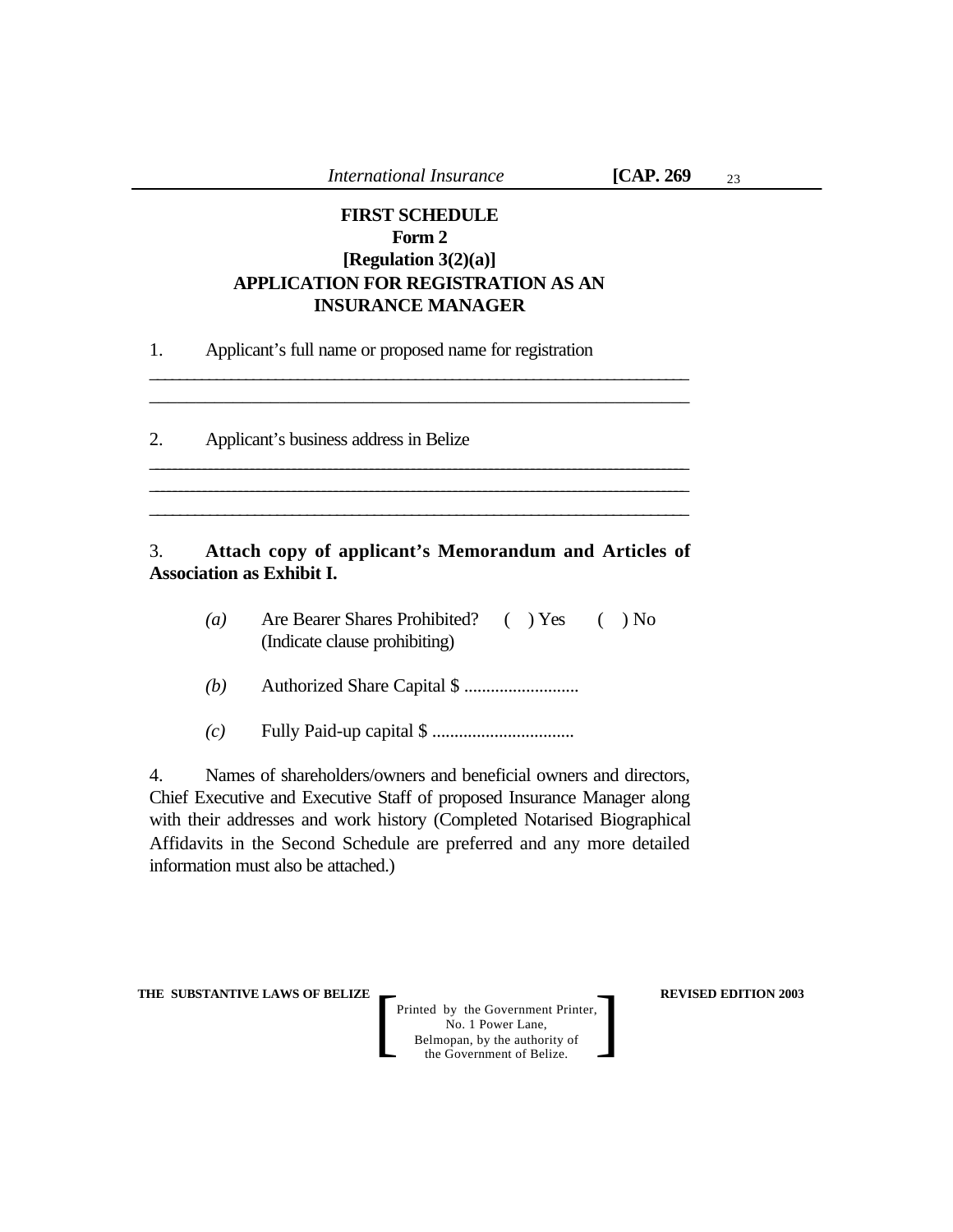Beneficial owners/shareholders

\_\_\_\_\_\_\_\_\_\_\_\_\_\_\_\_\_\_\_\_\_\_\_\_\_\_\_\_\_\_\_\_\_\_\_\_\_\_\_\_\_\_\_\_\_\_\_\_\_\_\_\_\_\_\_\_\_\_\_\_\_\_\_\_\_\_\_\_\_\_\_\_\_\_\_\_\_\_\_\_\_\_\_\_\_\_\_\_\_\_

5. Attach completed Biographical Affidavits for each Beneficial Owner, Shareholder, Director and Officer of Applicant Company.

(When Biographical Affidavit is executed overseas it must be notarised in the country where executed).

6. Organisational structure of applicant. (Diagram, etc.)

7. Attach applicant's business plan for the first 5 years of operation along with appropriate financial projections for that period **(Exhibit II)** identifying types of insurance business to be managed, principal sources, extent of services to be provided and expected earnings to be generated.

8. Name and address of Attorney-at-Law resident in Belize authorised and consenting to accept service of process in any legal proceedings against applicant.

\_\_\_\_\_\_\_\_\_\_\_\_\_\_\_\_\_\_\_\_\_\_\_\_\_\_\_\_\_\_\_\_\_\_\_\_\_\_\_\_\_\_\_\_\_\_\_\_\_\_\_\_\_\_\_\_\_\_\_\_\_\_\_\_\_\_\_\_\_\_\_\_ \_\_\_\_\_\_\_\_\_\_\_\_\_\_\_\_\_\_\_\_\_\_\_\_\_\_\_\_\_\_\_\_\_\_\_\_\_\_\_\_\_\_\_\_\_\_\_\_\_\_\_\_\_\_\_\_\_\_\_\_\_\_\_\_\_\_\_\_\_\_\_\_ \_\_\_\_\_\_\_\_\_\_\_\_\_\_\_\_\_\_\_\_\_\_\_\_\_\_\_\_\_\_\_\_\_\_\_\_\_\_\_\_\_\_\_\_\_\_\_\_\_\_\_\_\_\_\_\_\_\_\_\_\_\_\_\_\_\_\_\_\_\_\_\_ \_\_\_\_\_\_\_\_\_\_\_\_\_\_\_\_\_\_\_\_\_\_\_\_\_\_\_\_\_\_\_\_\_\_\_\_\_\_\_\_\_\_\_\_\_\_\_\_\_\_\_\_\_\_\_\_\_\_\_\_\_\_\_\_\_\_\_\_\_\_\_\_ \_\_\_\_\_\_\_\_\_\_\_\_\_\_\_\_\_\_\_\_\_\_\_\_\_\_\_\_\_\_\_\_\_\_\_\_\_\_\_\_\_\_\_\_\_\_\_\_\_\_\_\_\_\_\_\_\_\_\_\_\_\_\_\_\_\_\_\_\_\_\_\_

**THE SUBSTANTIVE LAWS OF BELIZE REVISED EDITION 2003**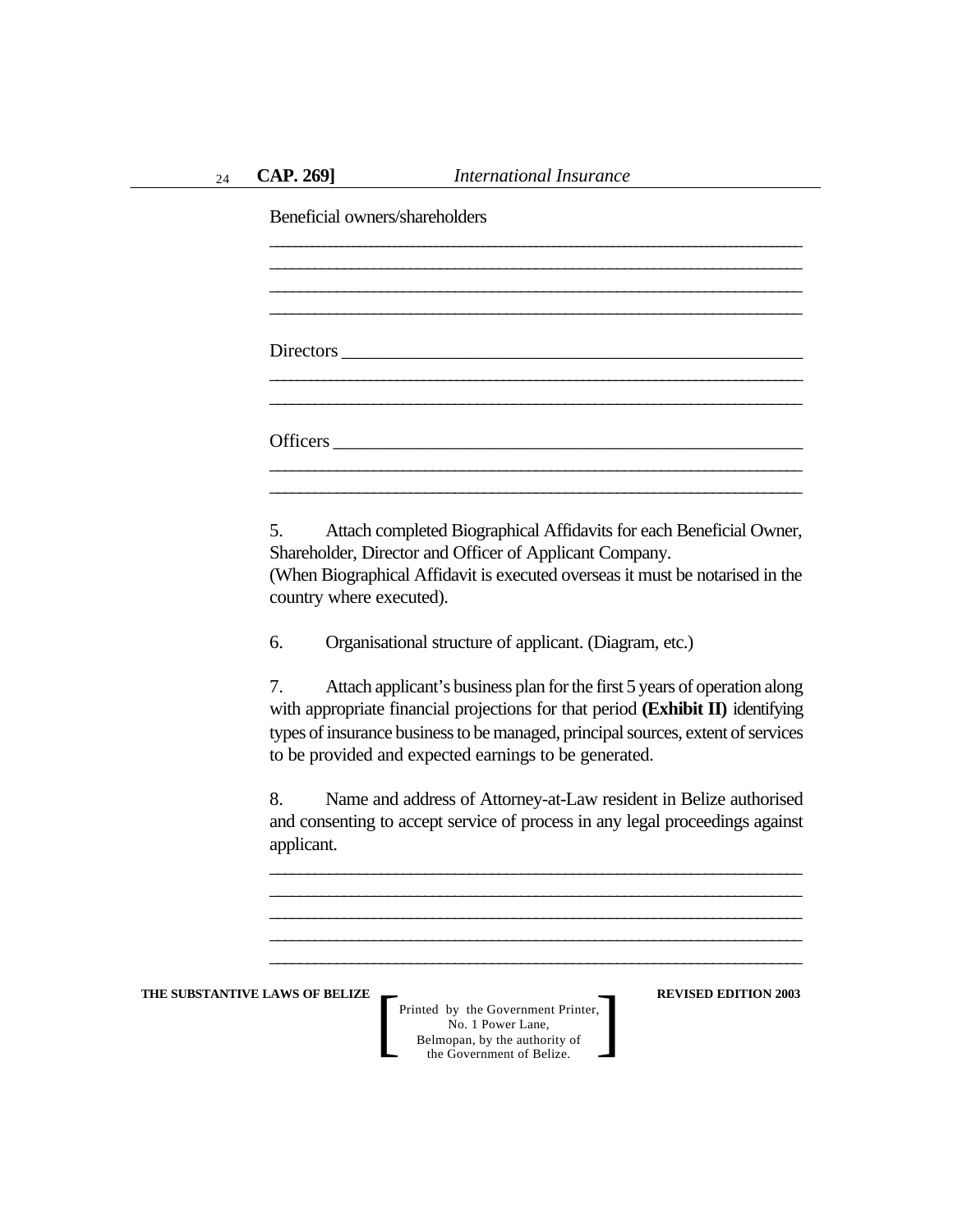9. Has applicant ever been denied any form of insurance licence to operate in a similar or related capacity or had any such application deferred or ever had any regulatory action taken against applicant.

 $( )$  YES  $( )$  NO

If "Yes" please provide details with dates, etc. attaching appendix if necessary.

10. Does applicant carry on similar or related business in any other jurisdiction?  $( )$  YES  $( )$  NO

If "Yes" please supply particulars of specific nature of operation, territory, etc.

11. Application fee enclosed of US\$ ............................... or supply evidence of payment of such fee having been made to appropriate authority ID No./Receipt particulars and date.

I/We confirm that all particulars provided above and in the documents accompanying this application or otherwise furnished in support hereof are true and correct and confirm that if this application is granted I/we shall at all times comply with the requirements and provisions of the International Insurance Act Chapter 269 and any Regulations or guidelines made thereunder or any amendments thereto which may be made from time to time.

Dated this ................................. day of ...................................... 2...... by its

Director/Secretary or other duly authorised person

Witness:

Name ............................................. Occupation ....................................

**THE SUBSTANTIVE LAWS OF BELIZE REVISED EDITION 2003**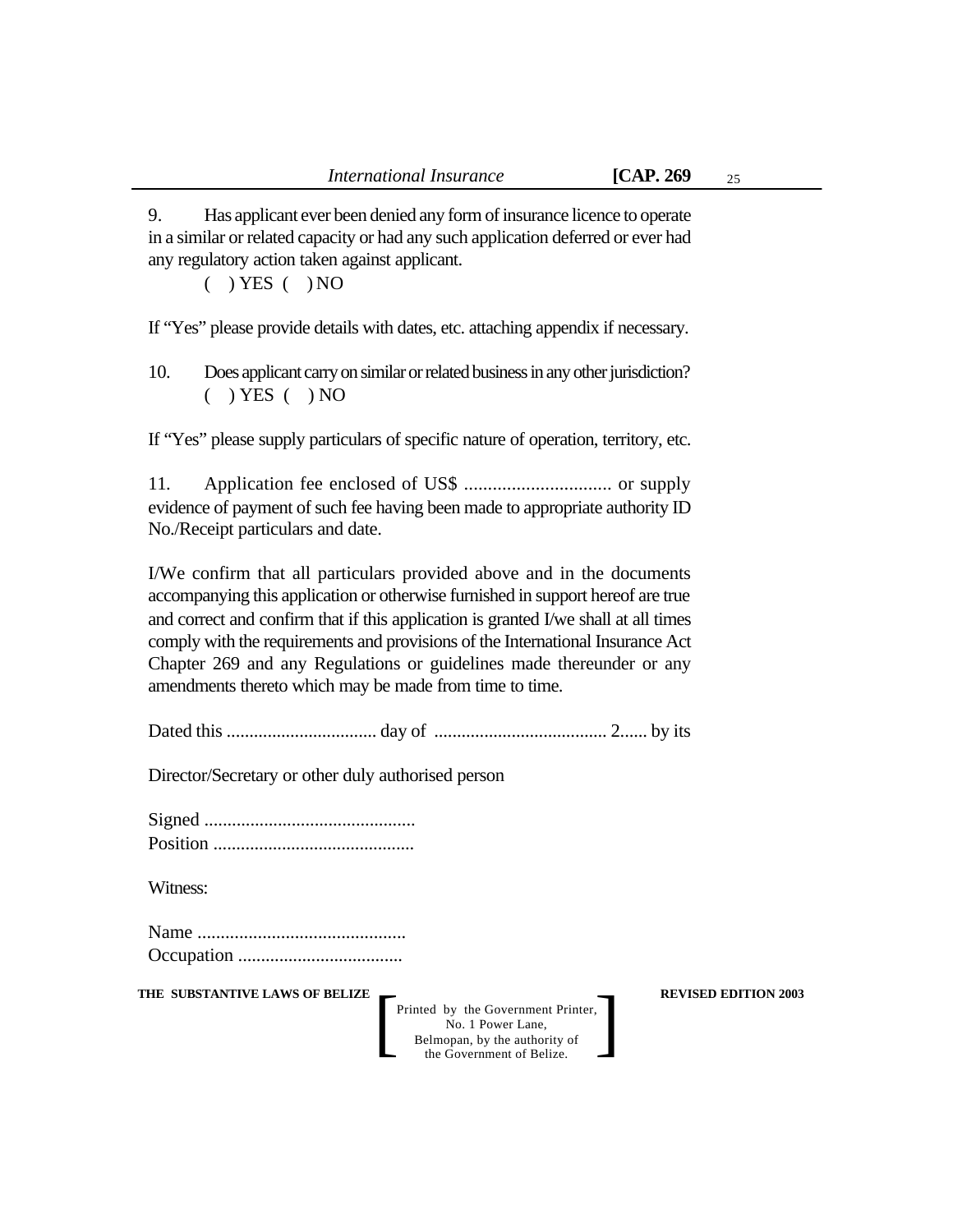# **FIRST SCHEDULE Form 3 [Regulation 3(2)***(a)***] APPLICATION FOR REGISTRATION AS A PRINCIPAL INSURANCE REPRESENTATIVE**

Please complete all sections as fully as possible giving reasons for any non completion and attaching suitably identified appendices, where applicable.

| 1.                   |     |                                                                                                                                                  |  |  |
|----------------------|-----|--------------------------------------------------------------------------------------------------------------------------------------------------|--|--|
| 2.                   |     | Address in Belize of applicant's                                                                                                                 |  |  |
|                      |     | (a) Principal Office                                                                                                                             |  |  |
|                      |     | <u> 1989 - Johann Barn, mars ann an t-Amhair an t-Amhair an t-Amhair an t-Amhair an t-Amhair an t-Amhair an t-Amh</u><br>$(b)$ Registered Office |  |  |
| 3.                   |     | Attach copy of applicant's Memorandum and Articles of<br><b>Association as Exhibit I.</b>                                                        |  |  |
|                      | (a) | Are bearer shares prohibited? () YES () NO<br>(Indicate clause prohibiting)                                                                      |  |  |
|                      |     |                                                                                                                                                  |  |  |
|                      |     |                                                                                                                                                  |  |  |
| $\mathbf{4}_{\cdot}$ |     | Names and addresses of applicant company's beneficial owners,<br>shareholders, directors and officers:                                           |  |  |

**THE SUBSTANTIVE LAWS OF BELIZE REVISED EDITION 2003**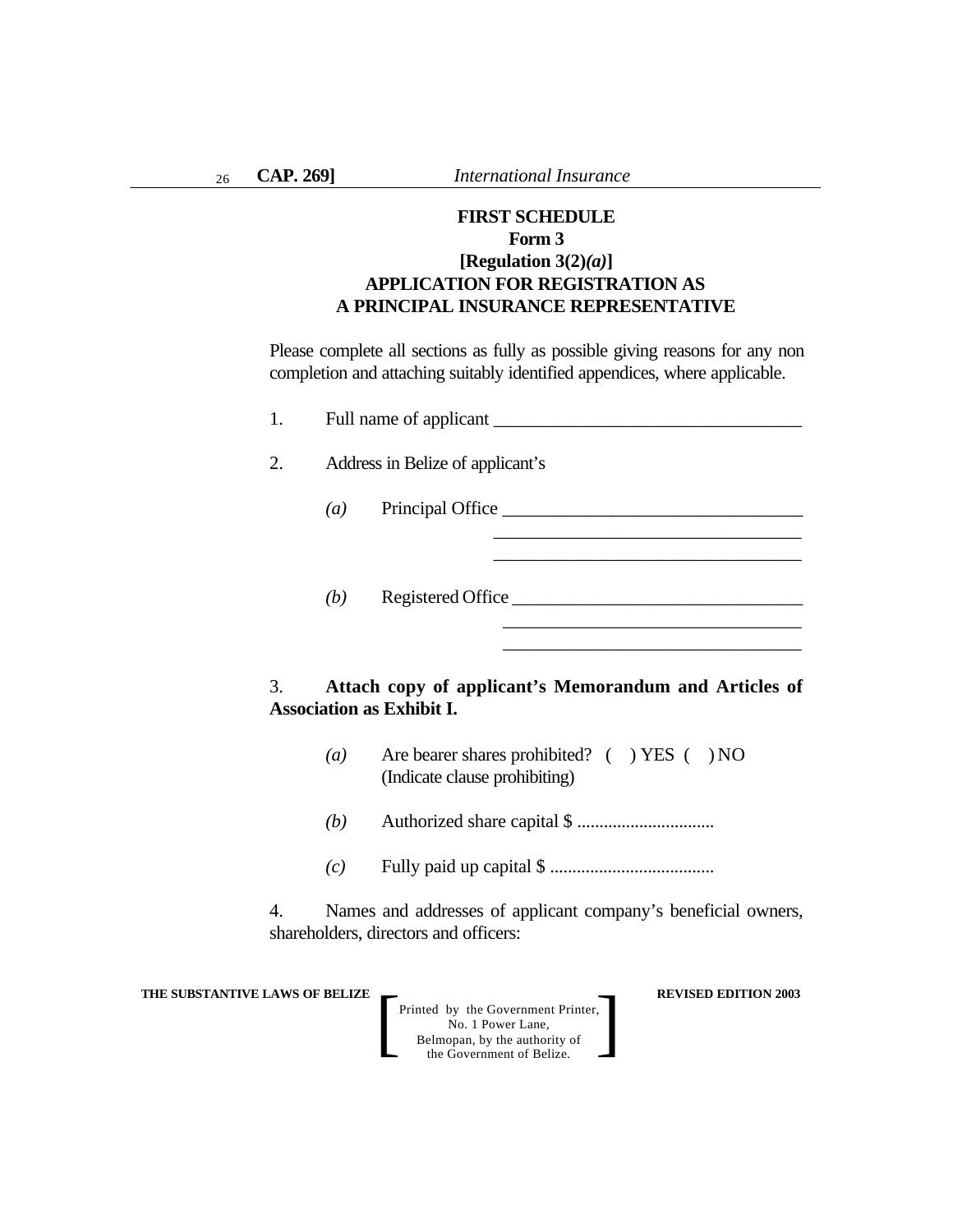(N.B. Minimum of 2 directors of whom one must be resident in Belize)

| $\left(a\right)$ | Beneficial owners and % shares held        |
|------------------|--------------------------------------------|
| (b)              |                                            |
| (c)              |                                            |
| (d)              | <b>Officers</b><br>Chief Executive Officer |
|                  |                                            |

5. Evidence of in-force professional indemnity insurance cover having been effected for a minimum liability of US\$ 100,000.00 (Maximum deductible US\$5,000.00) is supplied herewith and must at all times be maintained in force by applicant after registration.

(No certificate of registration will be released without evidence having been provided to the Supervisor indicating that such cover has been effected.)

 $(a)$  Carrier:

*(b)* Period to which cover applies:

| ᠇<br>.<br>.<br>.<br>ັ |  |
|-----------------------|--|
| m                     |  |

**THE SUBSTANTIVE LAWS OF BELIZE REVISED EDITION 2003**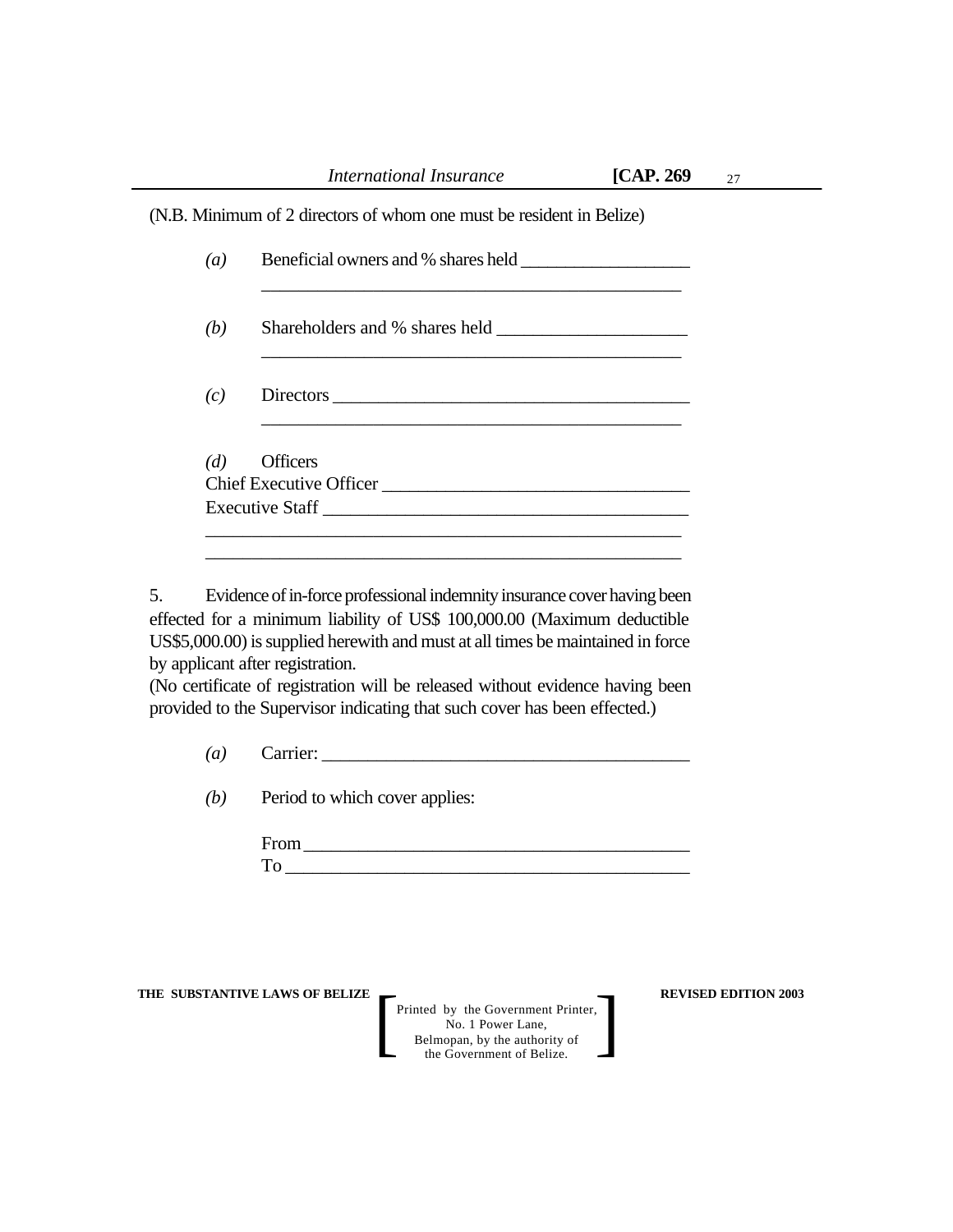| 28 | <b>CAP. 269</b> | International Insurance                            |
|----|-----------------|----------------------------------------------------|
|    | (c)             | Policy No. $\_\_$<br>OR                            |
|    | (d)             | Date of issue _____<br>(Attach copy as Exhibit II) |

6. List of Registered International Insurers who will be represented by applicant.

| <b>Registered Insurer</b> | <b>Registration No.</b> |
|---------------------------|-------------------------|
|                           |                         |

7. Attach Signed Business Plan with financial projections for first 5 years of applicant's operations identifying types of insurance business to be represented, main source of business, anticipated premium income to be generated and expected earnings to be realised.

#### **(Attach as Exhibit III)**

8. Amount of registration fee enclosed US\$ ..........................................

( ) Cheque ( ) Cash

or supply evidence of payment of such fee having been made to appropriate authority

ID No./Receipt particulars and date ..............................................

I/We hereby confirm that all particulars provided above and in the documents accompanying this application or otherwise furnished in support hereof are true and correct and confirm that if this application is granted I/we shall at all times comply with the requirements and

**THE SUBSTANTIVE LAWS OF BELIZE REVISED EDITION 2003**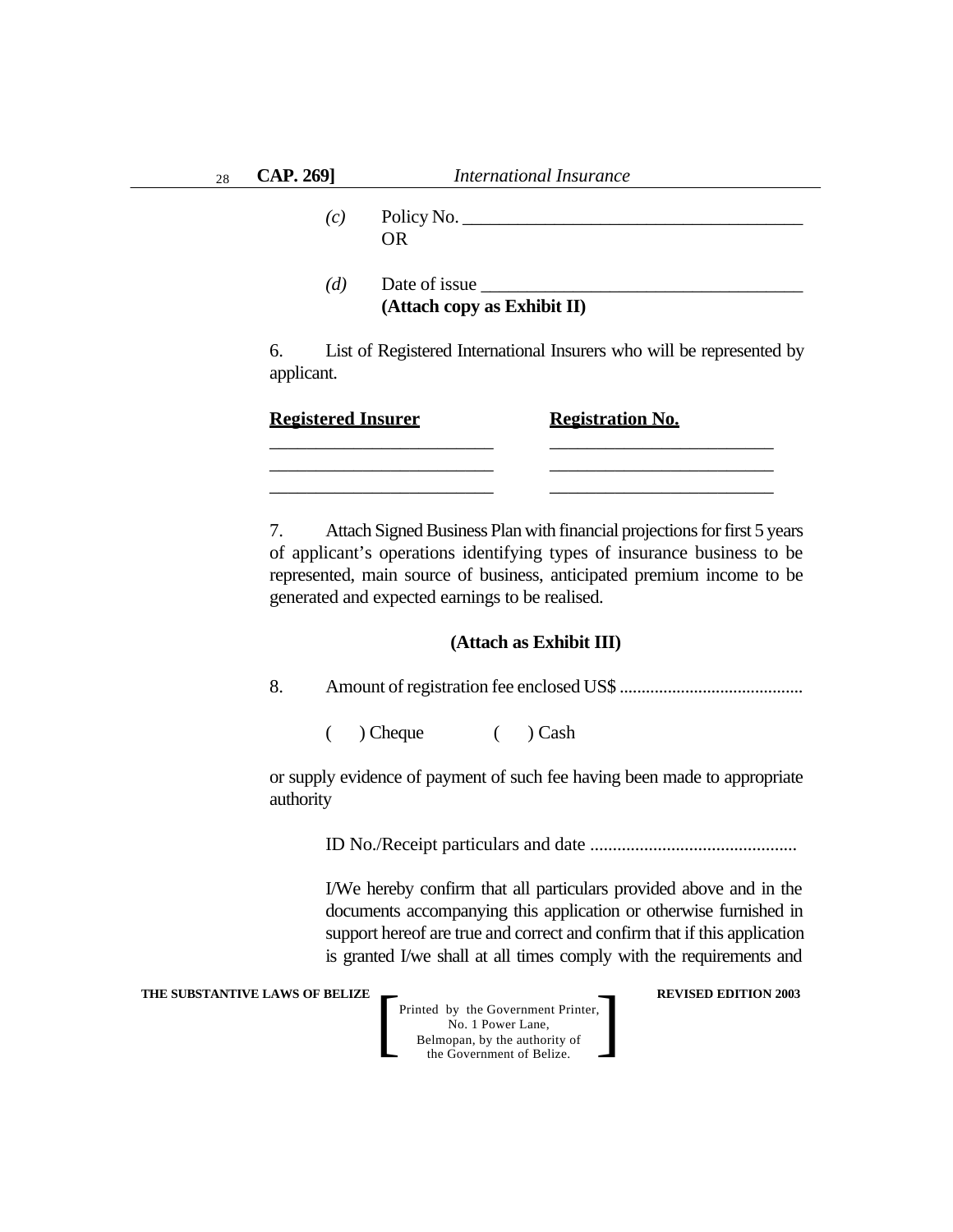| <b>International Insurance</b>                                                                                                                                                                                                               | [CAP. 269]<br>29                                                                                                                                     |  |  |
|----------------------------------------------------------------------------------------------------------------------------------------------------------------------------------------------------------------------------------------------|------------------------------------------------------------------------------------------------------------------------------------------------------|--|--|
| provisions of the International Insurance Act Chapter 269 and any<br>Regulations or guidelines made thereunder or any amendments thereto<br>which may be made from time to time.                                                             |                                                                                                                                                      |  |  |
|                                                                                                                                                                                                                                              | for Applicant                                                                                                                                        |  |  |
|                                                                                                                                                                                                                                              |                                                                                                                                                      |  |  |
| Witness                                                                                                                                                                                                                                      |                                                                                                                                                      |  |  |
| Name                                                                                                                                                                                                                                         |                                                                                                                                                      |  |  |
|                                                                                                                                                                                                                                              |                                                                                                                                                      |  |  |
| Date<br><u> 1989 - Johann John Harry Harry Harry Harry Harry Harry Harry Harry Harry Harry Harry Harry Harry Harry Harry Harry Harry Harry Harry Harry Harry Harry Harry Harry Harry Harry Harry Harry Harry Harry Harry Harry Harry Har</u> |                                                                                                                                                      |  |  |
|                                                                                                                                                                                                                                              |                                                                                                                                                      |  |  |
|                                                                                                                                                                                                                                              |                                                                                                                                                      |  |  |
|                                                                                                                                                                                                                                              |                                                                                                                                                      |  |  |
|                                                                                                                                                                                                                                              |                                                                                                                                                      |  |  |
| THE SUBSTANTIVE LAWS OF BELIZE                                                                                                                                                                                                               | <b>REVISED EDITION 2003</b><br>Printed by the Government Printer,<br>No. 1 Power Lane,<br>Belmopan, by the authority of<br>the Government of Belize. |  |  |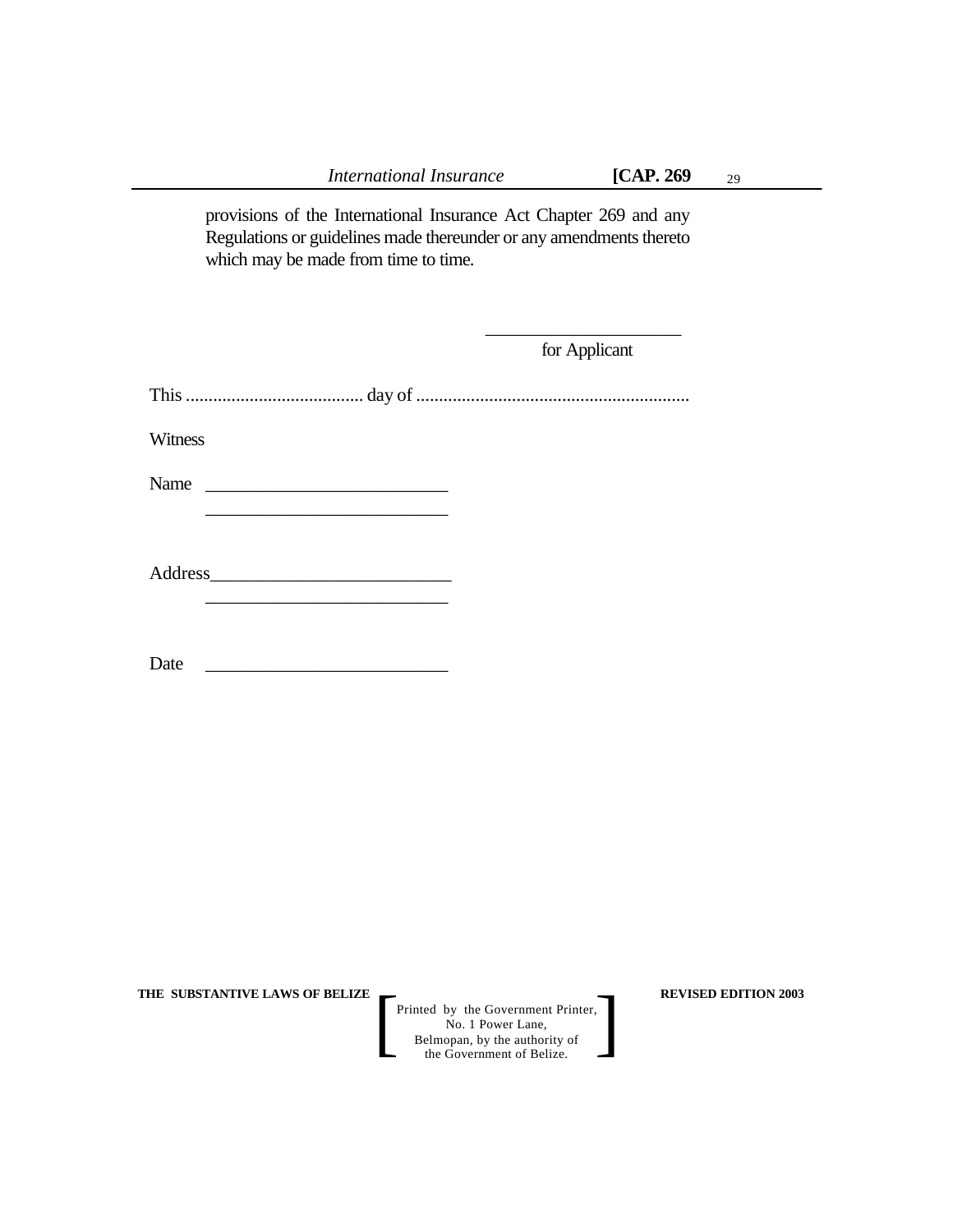**CAP. 269]** *International Insurance*

### **SECOND SCHEDULE [Regulation 3(2)***(b)***]**

#### **BIOGRAPHICAL AFFIDAVIT**

\_\_\_\_\_\_\_\_\_\_\_\_\_\_\_\_\_\_\_\_\_\_\_\_\_\_\_\_\_\_\_\_\_\_\_\_\_\_\_\_\_\_\_\_\_\_\_\_\_\_\_\_\_\_\_\_\_\_ \_\_\_\_\_\_\_\_\_\_\_\_\_\_\_\_\_\_\_\_\_\_\_\_\_\_\_\_\_\_\_\_\_\_\_\_\_\_\_\_\_\_\_\_\_\_\_\_\_\_\_\_\_\_\_\_\_\_

Full name and address of Applicant Company (do not use group names)

In connection with the above-named company, I hereby make representations and supply information about myself as hereinafter set forth. (Attach addendum or separate sheet if space is insufficient to answer any question fully). IF ANSWER IS "NO" OR "NONE", SO STATE.

1. Affiant's full name (initials not acceptable) \_\_\_\_\_\_\_\_\_\_\_\_\_\_\_\_\_\_\_\_\_\_\_\_\_\_\_\_\_\_\_

2. *a)* Have you ever had your name changed? ( ) Yes ( ) No

\_\_\_\_\_\_\_\_\_\_\_\_\_\_\_\_\_\_\_\_\_\_\_\_\_\_\_\_\_\_\_\_\_\_\_\_\_\_\_\_\_\_\_\_\_ \_\_\_\_\_\_\_\_\_\_\_\_\_\_\_\_\_\_\_\_\_\_\_\_\_\_\_\_\_\_\_\_\_\_\_\_\_\_\_\_\_\_\_\_\_

\_\_\_\_\_\_\_\_\_\_\_\_\_\_\_\_\_\_\_\_\_\_\_\_\_\_\_\_\_\_\_\_\_\_\_\_\_\_\_\_\_\_\_\_\_

\_\_\_\_\_\_\_\_\_\_\_\_\_\_\_\_\_\_\_\_\_\_\_\_\_\_\_\_\_\_\_\_\_\_\_\_\_\_\_\_\_\_\_\_\_\_\_\_\_\_\_\_\_\_\_\_\_\_

If "Yes", give the reason for the change

*b)* Other names used at any time \_\_\_\_\_\_\_\_\_\_\_\_\_\_\_\_\_\_\_\_\_\_\_\_

3. Affiant's Social Security No./ Passport No./National Insurance No./ or other similar Identification No. applied to Government Record Systems. (Indicate which No. is stated)

4. *a)* Date of birth \_\_\_\_\_\_\_\_\_\_\_\_\_\_\_\_\_\_\_\_\_\_\_\_\_\_\_\_\_\_\_\_\_\_\_

*b*) Place of birth

**THE SUBSTANTIVE LAWS OF BELIZE REVISED EDITION 2003**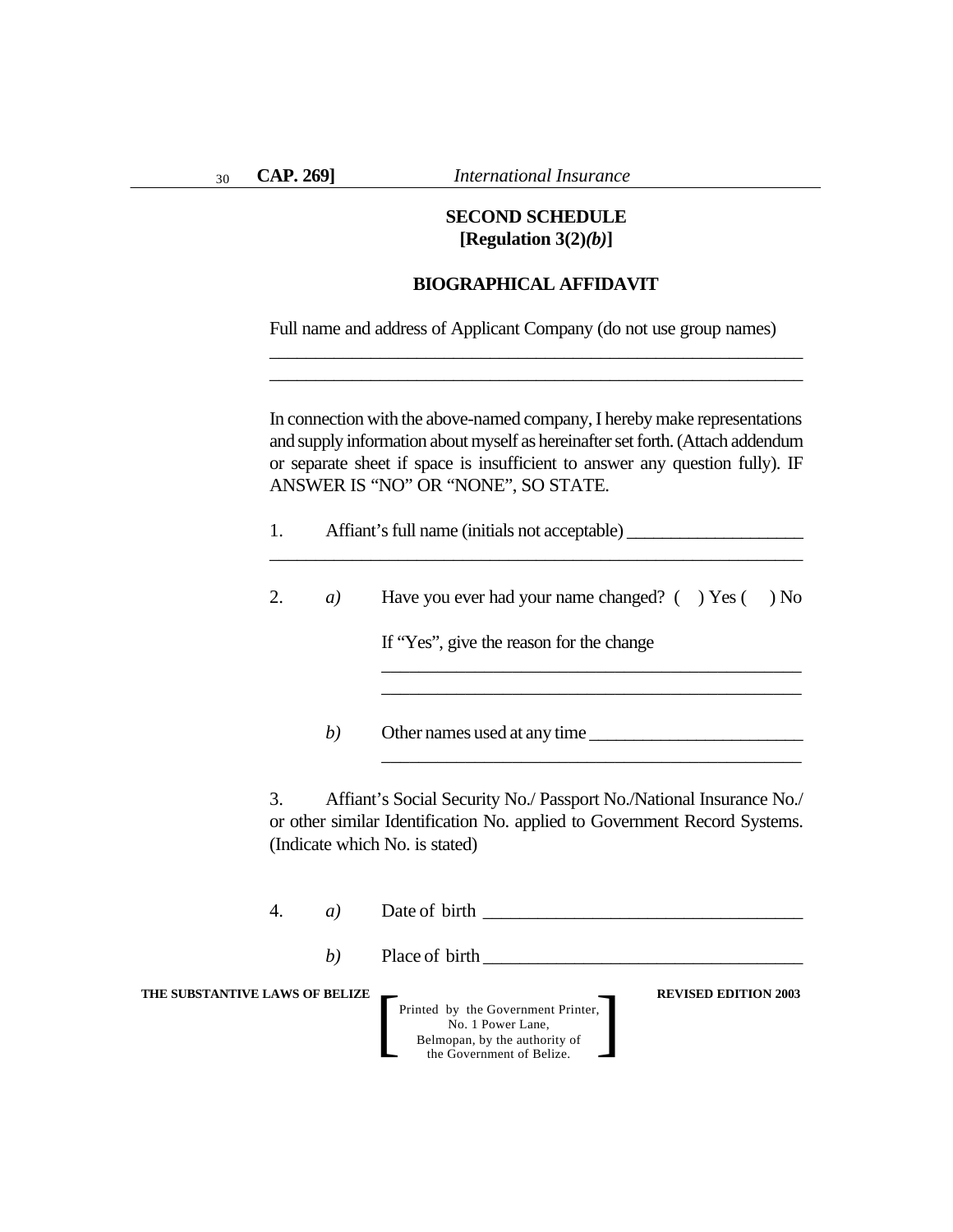|              | [ $CAP. 269$<br><b>International Insurance</b>                                                    |  |  |
|--------------|---------------------------------------------------------------------------------------------------|--|--|
|              |                                                                                                   |  |  |
|              | Business telephone No.                                                                            |  |  |
|              | List your residences for the last ten $(10)$ years starting with your current<br>address, giving: |  |  |
| <b>DATES</b> | <b>ADDRESS</b><br><b>CITY AND STATE</b>                                                           |  |  |
|              |                                                                                                   |  |  |
|              | Education: Dates, Names, Locations and Degrees                                                    |  |  |
|              |                                                                                                   |  |  |
|              |                                                                                                   |  |  |
|              |                                                                                                   |  |  |
|              |                                                                                                   |  |  |
|              | List memberships in Professional Societies and Associations                                       |  |  |
|              | Present or proposed position with the Applicant company                                           |  |  |
| 10.          | List complete employment record (up to and including present jobs,                                |  |  |

positions, directorships or officerships) for the past twenty (20) years giving:

# THE SUBSTANTIVE LAWS OF BELIZE **REVISED EDITION 2003**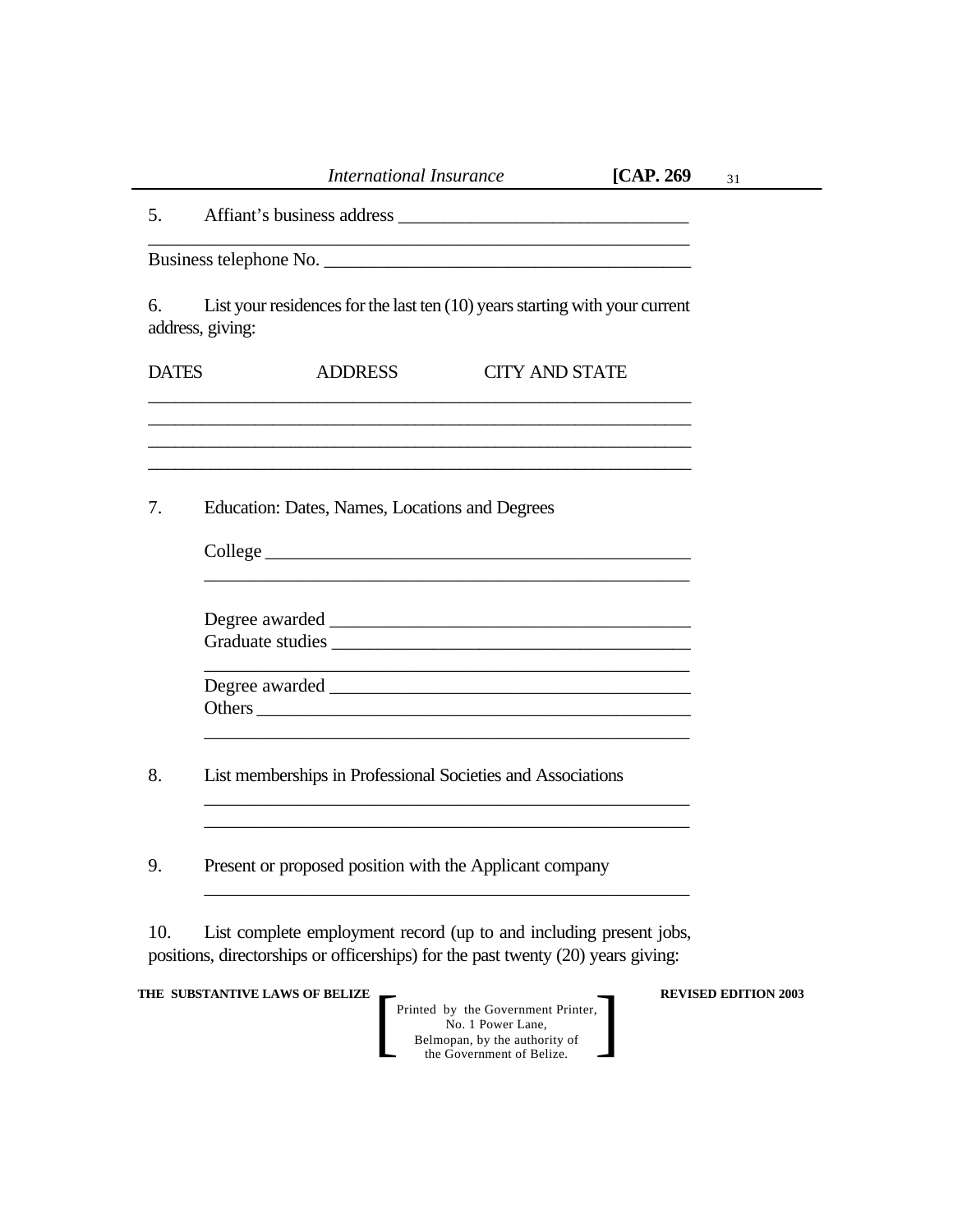| 32 | CAP. 269]   |                   | <b>International Insurance</b>                                                                                                         |
|----|-------------|-------------------|----------------------------------------------------------------------------------------------------------------------------------------|
|    | <b>DATE</b> |                   | <b>EMPLOYER AND ADDRESS</b><br><b>TITLE</b>                                                                                            |
|    |             |                   |                                                                                                                                        |
|    | 11.         | a)                | May present employer be contacted. $( )$ Yes $( )$<br>N <sub>0</sub>                                                                   |
|    |             | (b)               | May former employers be contacted. $($ $)$ Yes $($ $)$<br>N <sub>0</sub>                                                               |
|    |             | c)                | List names, addresses, phone/fax numbers of two independent<br>referees.                                                               |
|    | 12.         | $\left( a\right)$ | Have you ever been in a position which required a fidelity bond?<br>$( )$ Yes $( )$ No                                                 |
|    |             |                   | If any claims were made on the bond, give details                                                                                      |
|    |             | (b)               | Have you ever been denied an individual or position schedule,<br>fidelity bond, had a bond cancelled or revoked? () Yes<br>$($ )<br>No |
|    |             |                   |                                                                                                                                        |

**THE SUBSTANTIVE LAWS OF BELIZE REVISED EDITION 2003** 

Printed by the Government Printer, No. 1 Power Lane, Belmopan, by the authority of Printed by the Government Printer,<br>
No. 1 Power Lane,<br>
Belmopan, by the authority of<br>
the Government of Belize.

\_\_\_\_\_\_\_\_\_\_\_\_\_\_\_\_\_\_\_\_\_\_\_\_\_\_\_\_\_\_\_\_\_\_\_\_\_\_\_\_\_\_\_\_\_\_\_\_\_\_\_\_\_\_\_\_\_\_ \_\_\_\_\_\_\_\_\_\_\_\_\_\_\_\_\_\_\_\_\_\_\_\_\_\_\_\_\_\_\_\_\_\_\_\_\_\_\_\_\_\_\_\_\_\_\_\_\_\_\_\_\_\_\_\_\_\_ \_\_\_\_\_\_\_\_\_\_\_\_\_\_\_\_\_\_\_\_\_\_\_\_\_\_\_\_\_\_\_\_\_\_\_\_\_\_\_\_\_\_\_\_\_\_\_\_\_\_\_\_\_\_\_\_\_\_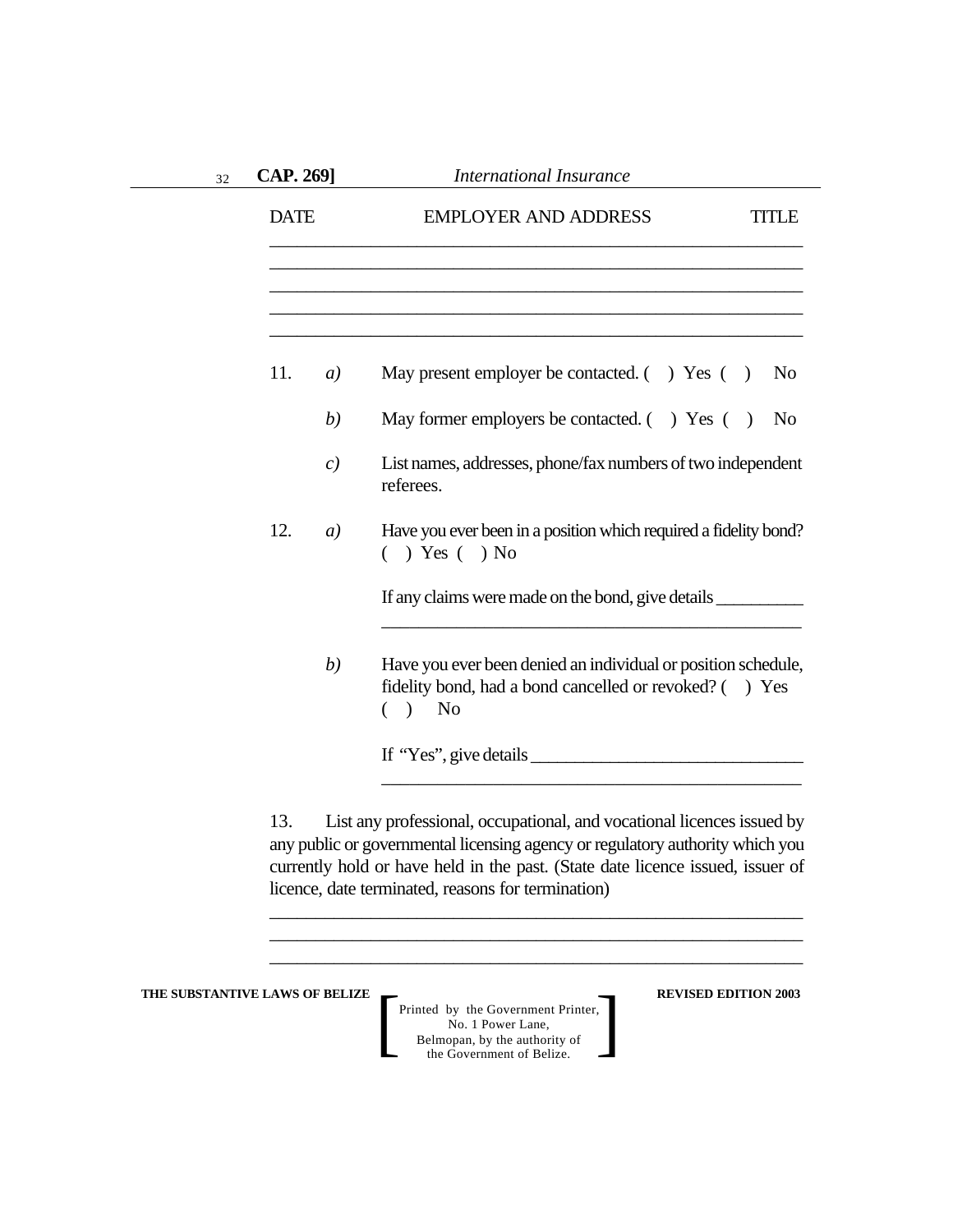14. During the last ten (10) years, have you ever been refused a professional, occupational, or vocational licence by any public or govemmental licensing agency or regulatory authority, or has any such licence held by you ever been suspended or revoked?  $($   $)$  Yes  $($   $)$  No

If "Yes", give details

15. List any insurers in which you control directly or indirectly or own legally or beneficially 10% or more of the outstanding stock (in voting power).

\_\_\_\_\_\_\_\_\_\_\_\_\_\_\_\_\_\_\_\_\_\_\_\_\_\_\_\_\_\_\_\_\_\_\_\_\_\_\_\_\_\_\_\_\_\_\_\_\_\_\_\_\_\_\_\_\_\_

\_\_\_\_\_\_\_\_\_\_\_\_\_\_\_\_\_\_\_\_\_\_\_\_\_\_\_\_\_\_\_\_\_\_\_\_\_\_\_\_\_\_\_\_\_\_\_\_\_\_\_\_\_\_\_\_\_\_

\_\_\_\_\_\_\_\_\_\_\_\_\_\_\_\_\_\_\_\_\_\_\_\_\_\_\_\_\_\_\_\_\_\_\_\_\_\_\_\_\_\_\_\_\_\_\_\_\_\_\_

If any of the stock is pledged or mortgaged in any way, give details.

16. Will you or members of your immediate family subscribe to or own, beneficially or of record, shares or stock of the applicant company or its affiliates?  $(Y$ es  $($   $)$  No

If any of the shares or stock are pledged or mortgaged in any way, give details.

17. Have you ever been adjudged a bankrupt? ( ) Yes ( ) No If "Yes", please supply particulars.

18. a) Have you ever been convicted or had a sentence imposed or suspended or had pronouncement of a sentence suspended or pardoned for conviction of or pleaded guilty or *nolo contendere* to any information or indictment charging any felony, or charging a misdemeanor involving embezzlement, theft, larceny, or mail fraud, or charging a violation or any corporate securities statute or any insurance law, or have you been the subject of any disciplinary proceedings of any governmental or state regulatory agency?  $( )$  Yes  $( )$  No

**THE SUBSTANTIVE LAWS OF BELIZE REVISED EDITION 2003**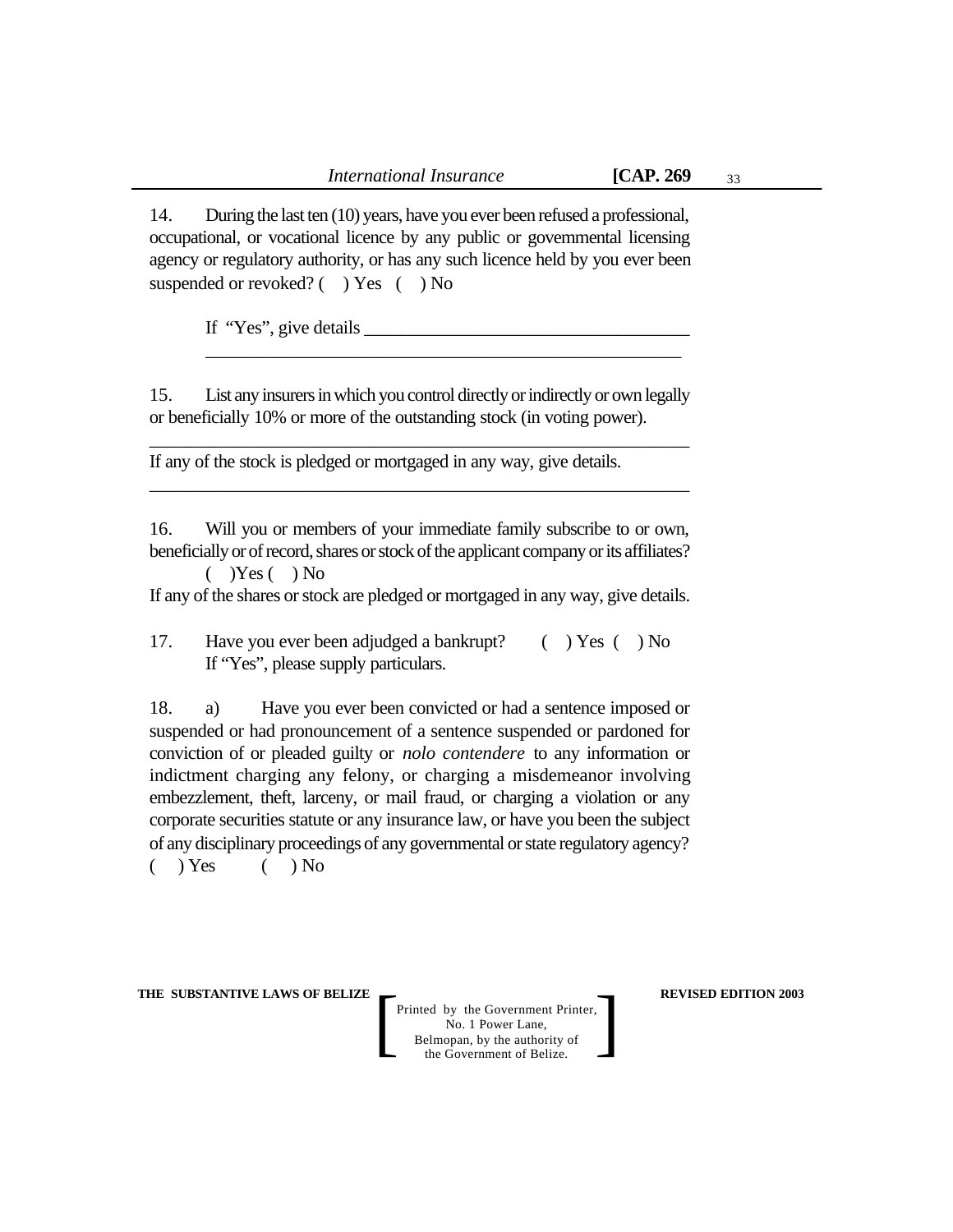\_\_\_\_\_\_\_\_\_\_\_\_\_\_\_\_\_\_\_\_\_\_\_\_\_\_\_\_\_\_\_\_\_\_\_\_\_\_\_\_\_\_\_\_\_\_\_\_\_\_\_\_\_\_\_\_\_\_ \_\_\_\_\_\_\_\_\_\_\_\_\_\_\_\_\_\_\_\_\_\_\_\_\_\_\_\_\_\_\_\_\_\_\_\_\_\_\_\_\_\_\_\_\_\_\_\_\_\_\_\_\_\_\_\_\_\_

If "Yes" give details \_\_\_\_\_\_\_\_\_\_\_\_\_\_\_\_\_\_\_\_\_\_\_\_\_\_\_\_\_\_\_\_\_\_\_\_\_\_\_\_\_\_

*b)* Has any company been so charged allegedly as a, result of any action or conduct on your part?  $( )$  Yes  $( )$  No

If "Yes" give details \_\_\_\_\_\_\_\_\_\_\_\_\_\_\_\_\_\_\_\_\_\_\_\_\_\_\_\_\_\_\_\_\_\_\_\_

19. Have you ever been an officer, director, trustee, investment committee member, key employee, or controlling stockholder of any insurer which, while you occupied any such position or capacity with respect to it, become insolvent or was placed under supervision or in receivership, rehabilitation, liquidation or conservatorship? ( ) Yes ( ) No

\_\_\_\_\_\_\_\_\_\_\_\_\_\_\_\_\_\_\_\_\_\_\_\_\_\_\_\_\_\_\_\_\_\_\_\_\_\_\_\_\_\_\_\_\_\_\_\_\_\_\_

If "Yes", give details including names and dates

20. Has the certificate of authority or licence to do business of any insurance company of which you were an officer or director or key management person ever been suspended or revoked while you occupied such position?

\_\_\_\_\_\_\_\_\_\_\_\_\_\_\_\_\_\_\_\_\_\_\_\_\_\_\_\_\_\_\_\_\_\_\_\_\_\_\_\_\_\_\_\_\_\_\_\_\_\_\_

 $($   $)$  Yes  $($   $)$  No

If "Yes", give details

\_\_\_\_\_\_\_\_\_\_\_\_\_\_\_\_\_\_\_\_\_\_\_\_\_\_\_\_\_\_\_\_\_\_\_\_\_\_\_\_\_\_\_\_\_\_\_\_\_\_\_ \_\_\_\_\_\_\_\_\_\_\_\_\_\_\_\_\_\_\_\_\_\_\_\_\_\_\_\_\_\_\_\_\_\_\_\_\_\_\_\_\_\_\_\_\_\_\_\_\_\_\_

Dated and signed this \_\_\_\_\_\_\_\_\_\_\_\_\_\_ day of \_\_\_\_\_\_\_\_\_\_\_\_\_\_\_\_\_\_\_\_\_\_\_

**THE SUBSTANTIVE LAWS OF BELIZE REVISED EDITION 2003**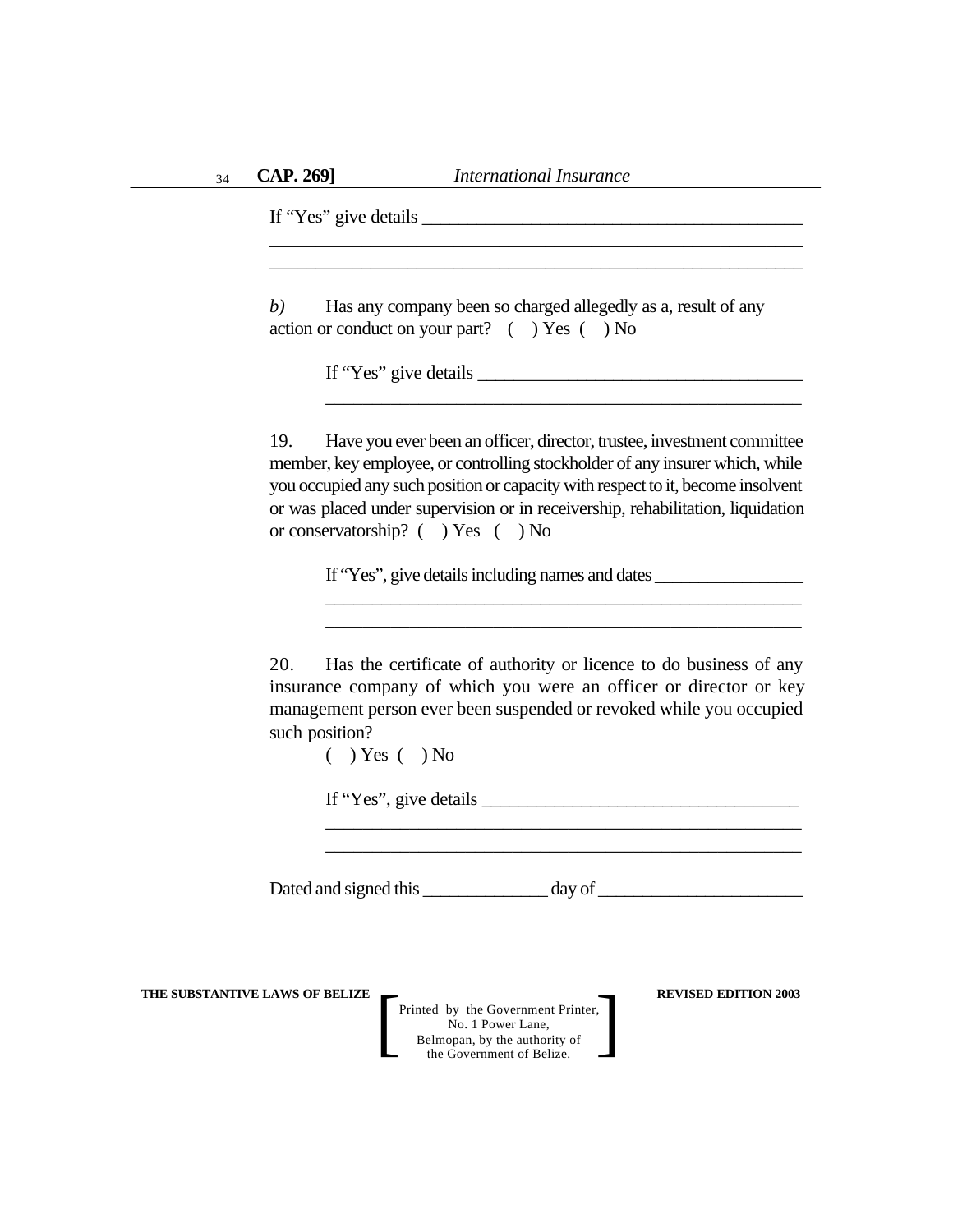I hereby certify under penalty of perjury that I am acting on my own behalf and that the foregoing statements are true and correct to the best of my knowledge and belief.

> \_\_\_\_\_\_\_\_\_\_\_\_\_\_\_\_\_\_\_\_\_\_\_\_\_\_\_ (Signature of Affiant)

State of \_\_\_\_\_\_\_\_\_\_\_\_\_\_\_\_\_\_\_\_\_\_\_ Country of  $\_\_$ 

Personally appeared before me the above-named personally known to me, being duly sworn, deposes and says that he executed the above instrument and that the statements and answers contained therein are true and correct to the best of his knowledge and belief.

Subscribed and sworn to before me this  $\_\_\_\_day$  of  $\_\_\_\_3$ , 2  $\_\_\_\_$ .

(Notary Public for documents to be sent overseas) (Justice of the Peace for Documents to be used in Belize only)

\_\_\_\_\_\_\_\_\_\_\_\_\_\_\_\_\_\_\_\_\_\_\_\_\_\_\_\_\_\_\_\_\_\_\_\_\_\_\_\_

(Seal)

My Commission expires \_\_\_\_\_\_\_\_\_\_\_\_\_\_\_\_\_

**THE SUBSTANTIVE LAWS OF BELIZE REVISED EDITION 2003**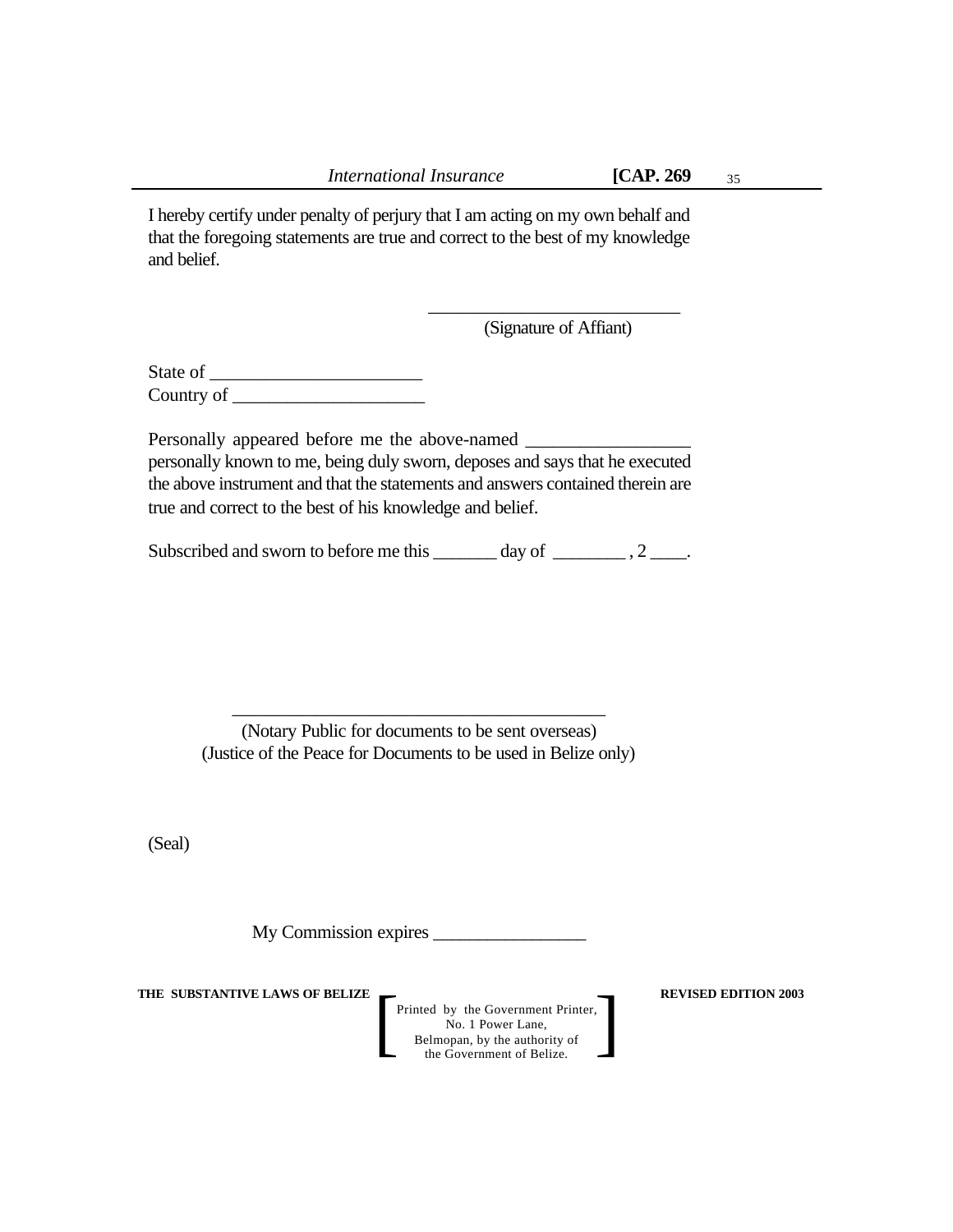# **THIRD SCHEDULE [Regulations 6 and 12***(a)***]**

# **FEES**

| Classification           | <b>Application Fee</b><br>US\$                                                                          | <b>Annual Licence Fee</b><br>US\$                                                                    |
|--------------------------|---------------------------------------------------------------------------------------------------------|------------------------------------------------------------------------------------------------------|
|                          |                                                                                                         | (Pro-rated in first year of<br>registration from date of<br>registration to end of<br>calendar year) |
| $\left(a\right)$         | <b>International Insurers</b>                                                                           |                                                                                                      |
| (i)                      | Long-term Insurer  \$500  \$2,000                                                                       |                                                                                                      |
| (ii)                     | General Insurer  \$500  \$2,000                                                                         |                                                                                                      |
| (iii)                    | Reinsurer or captive<br>insurer exempted<br>under sections $15(6)$ ,<br>23 (2) of the Act  \$250  \$250 |                                                                                                      |
| (iv)                     | Other reinsurer  \$500  \$1,000                                                                         |                                                                                                      |
| (v)                      | Captive insurer  \$500  \$1,500                                                                         |                                                                                                      |
| (b)                      |                                                                                                         |                                                                                                      |
| (c)                      | Principal Insurance                                                                                     |                                                                                                      |
|                          |                                                                                                         |                                                                                                      |
| <b>VE LAWS OF BELIZE</b> |                                                                                                         | <b>REVISED EDITION 2003</b>                                                                          |

**THE SUBSTANTIV**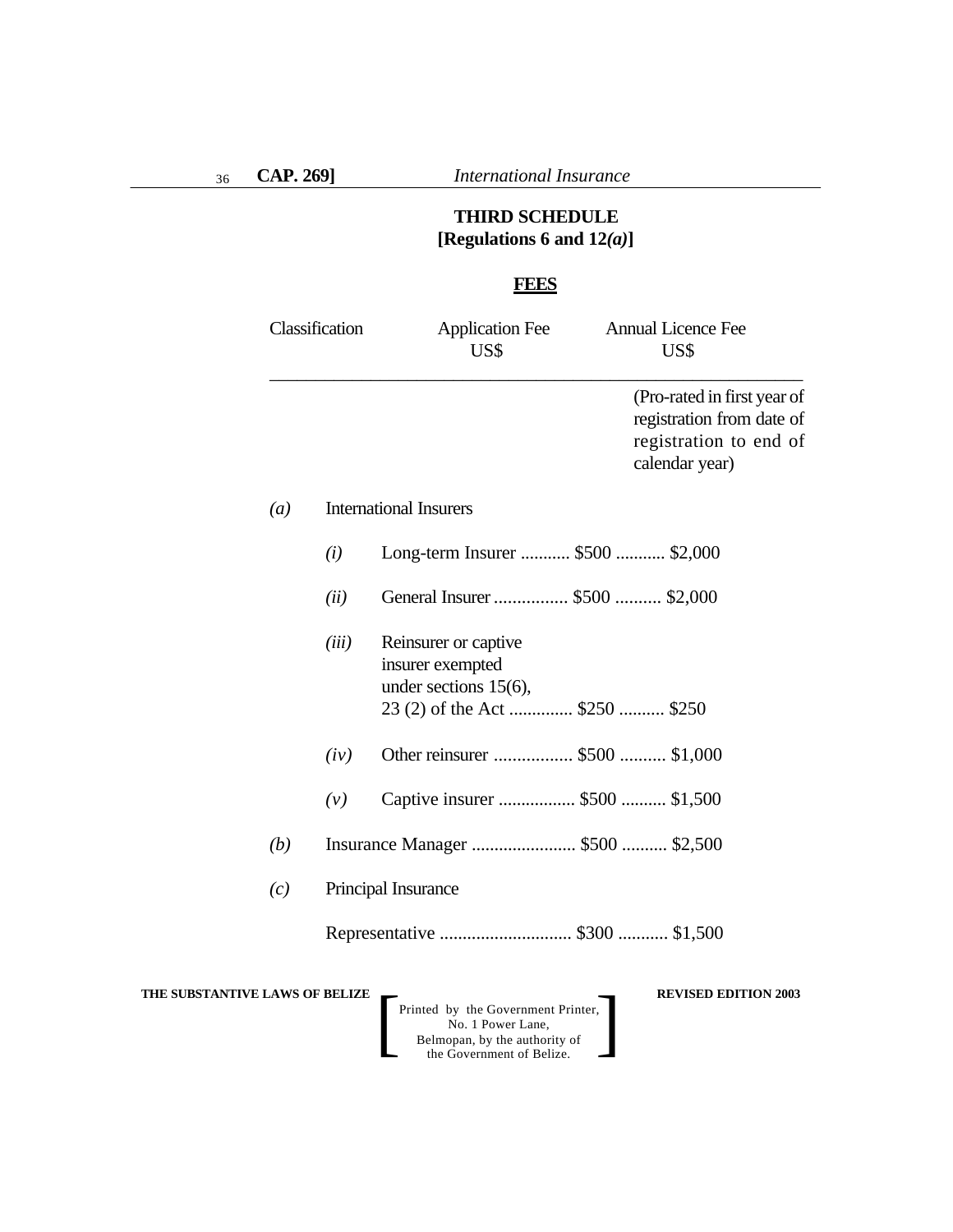# **FOURTH SCHEDULE [Regulation 7]**

## **FORM OF CERTIFICATE OF REGISTRATION**

Certificate of Registration No ......................

....................................................................................................................

is hereby registered under the International Insurance Act Chapter 269, to carry on or transact business as:

- ) international insurer
- (a) insurance manager
- ( ) principal insurance representative

under section 7 of the Act in or from within Belize for the period ..................... to ........................ subject to the provisions of the International Insurance Act and Regulations and any guidelines issued thereunder and to the condition that the registrant shall notify the Supervisor of International Insurance of any change in the information previously supplied by the registrant.

(categories of business for which registered)

- ( ) long-term insurance business
- (a) general insurance business
- ( ) reinsurance business
- ( ) captive insurance business

........................................................................................... (SUPERVISOR OF INTERNATIONAL INSURANCE)

**THE SUBSTANTIVE LAWS OF BELIZE REVISED EDITION 2003**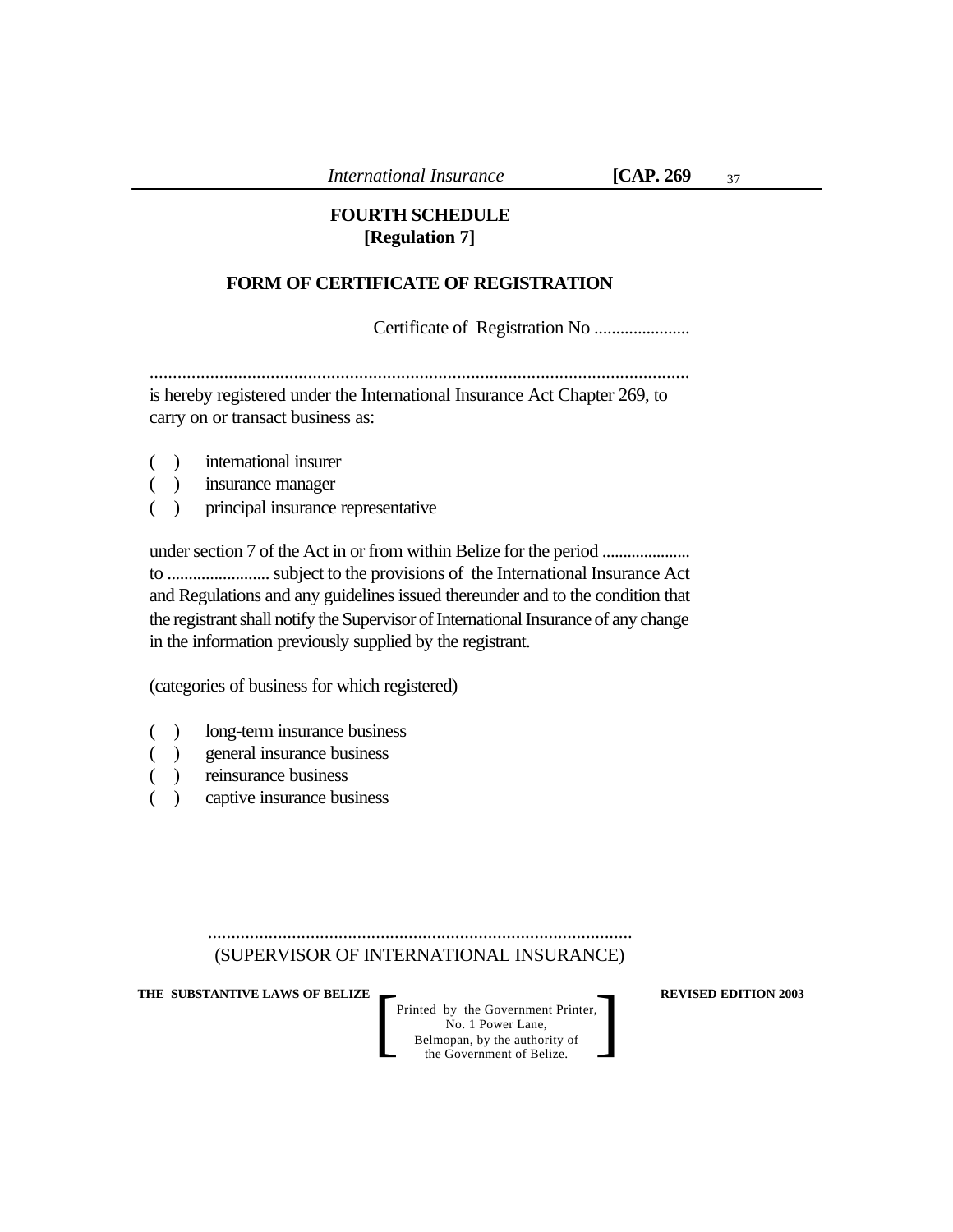# **FIFTH SCHEDULE [Regulation 12** *(d)***]**

# **MINIMUM SOLVENCY CALCULATION CERTIFICATE (International General Insurance Business)**

| 1.                |                                                                   |
|-------------------|-------------------------------------------------------------------|
| 2.                | Financial year or period to which Calculation Certificate relates |
| 3.<br>Financials? | Have insurer's directors signed as approving the relevant Audited |
|                   | 7ES                                                               |

If "NO" please explain reasons for them not doing so. (Attach appendix if necessary)

| 4.                             | a)                | Insurer's total permitted assets                                                                                      |                             |
|--------------------------------|-------------------|-----------------------------------------------------------------------------------------------------------------------|-----------------------------|
|                                | (b)               | Insurer's liabilities                                                                                                 |                             |
|                                | $\mathcal{C}$     |                                                                                                                       |                             |
|                                | $\left( d\right)$ | Insurer's net retained premium income<br>(Gross premium income less reinsurance premium paid)                         |                             |
|                                | e)                |                                                                                                                       |                             |
| THE SUBSTANTIVE LAWS OF BELIZE |                   | Printed by the Government Printer,<br>No. 1 Power Lane,<br>Belmopan, by the authority of<br>the Government of Belize. | <b>REVISED EDITION 2003</b> |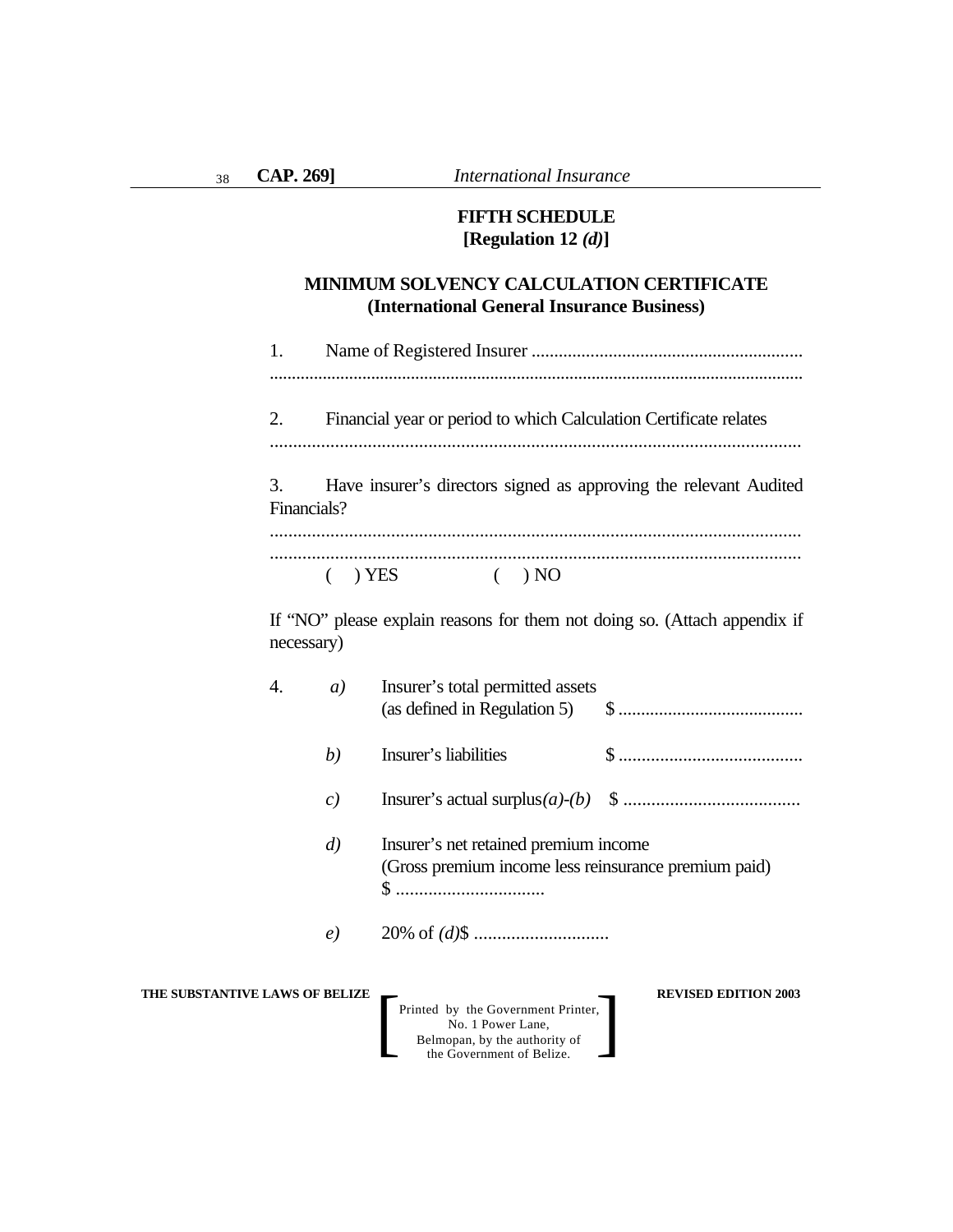|       | International Insurance                    | $\mathsf{ICAP}.269$ | 39 |
|-------|--------------------------------------------|---------------------|----|
| $f$ ) | percentage of $(c)$ above to $(e)$ above % |                     |    |
|       |                                            |                     |    |
|       |                                            |                     |    |

Independent Auditor(s)

**THE SUBSTANTIVE LAWS OF BELIZE**  $\qquad$  **REVISED EDITION 2003**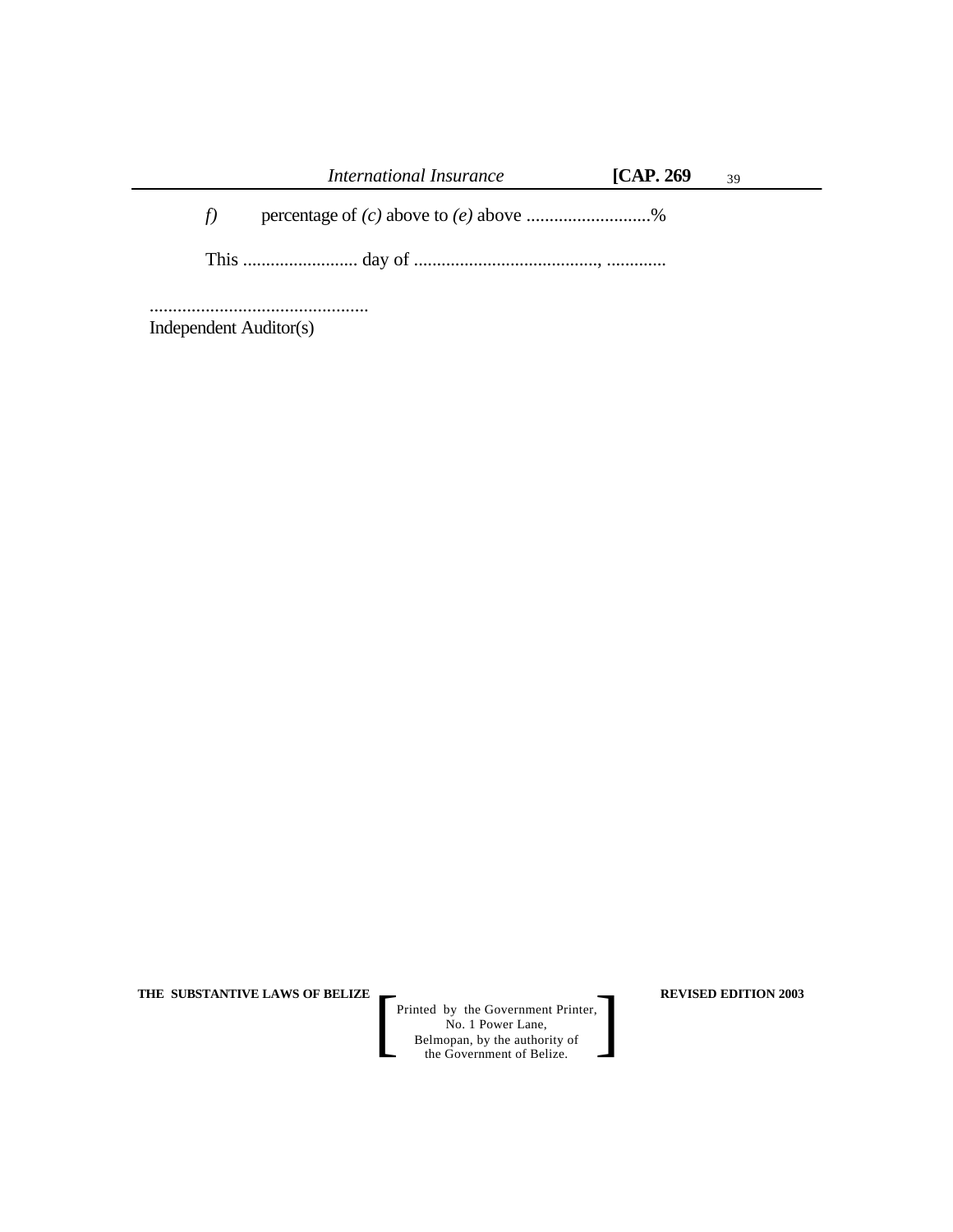# **SIXTH SCHEDULE [Regulation 12(e))**

# **ACTUARY'S CERTIFICATE OF SOLVENCY (LONG-TERM INSURANCE BUSINESS)**

| do hereby certify as follows |  |
|------------------------------|--|

1. That I am/We are the duly appointed and approved independent actuary/actuaries of .............................................................................. ("the company") (Name of Registered Insurer) which is currently registered under the International Insurance Act, Chapter 269, to carry on long-term insurance business in or from within Belize.

2. That to the best of my/our knowledge and belief the company's permissible assets exceed the company's liabilities in all classes of its business by at least the minimum solvency margin specified in Regulation 4*(b)* as at the end of the company's financial year ending

3. That the last full-scale triennial actuarial valuation of the company was conducted with respect to the period ending……………………………. and I/we are not aware of any events which have since occurred which would adversely affect the company's solvency since that valuation.

4. I/We also declare that taking into account the position reported in the company's last audited financial report and the company's business in general I/we consider the company's current reinsurance arrangements to be adequate, satisfactory and appropriate.

> ...................................................... Independent Actuary

**THE SUBSTANTIVE LAWS OF BELIZE REVISED EDITION 2003**